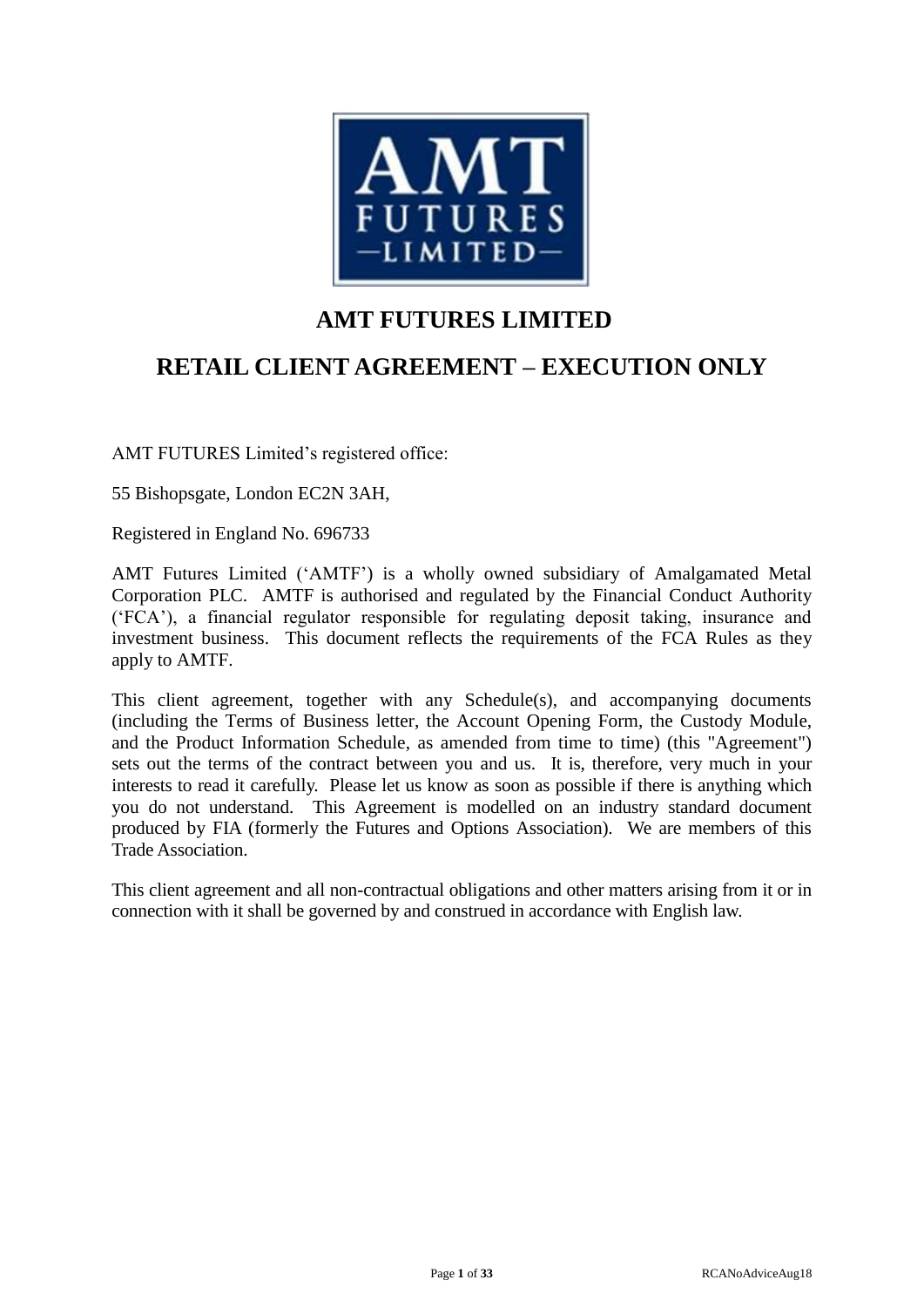# **MODULE A – INTRODUCTION**

#### 1. **GENERAL INFORMATION**

- 1.1 *Information about us:* We, AMT Futures Limited, are authorised and regulated by the Financial Conduct Authority ("FCA"). Our registered office and principal place of business is 55 Bishopsgate, London EC2N 3AH, United Kingdom. The FCA's registered office is 12 Endeavour Square, London, E20 1JN, United Kingdom.
- 1.2 *Communication with us:* You may communicate with us in writing (including fax), by email or other electronic means, or orally (including by telephone). The language of communication shall be English, and you will receive documents and other information from us in English. Our website at [www.amtfutures.co.uk](http://www.amtfutures.co.uk/) contains further details about us and our services, and other information relevant to this Agreement.
- 1.3 *Capacity:* We act as principal and not as agent on your behalf. We shall treat you as a retail client for the purposes of the FCA Rules. You have the right to request a different client categorisation. If you request categorisation as a professional client and we agree to such categorisation, we would no longer be required by regulatory rules to provide certain protections granted to retail clients. However, notwithstanding the absence of applicable regulatory rules, we would endeavour to provide a service which is overall effective and commercially reasonable. The regulatory protections concerned include formal requirements in the following areas: (a) not to provide certain incentives; and (b) the requirement that we provide to you and you receive from us certain information about financial instruments and in connection with our services. You act as principal and not as agent (or trustee) on behalf of someone else.
- 1.4 *Commencement*: This Agreement supersedes any previous agreement between you and us on the same subject matter. This Agreement shall apply to all Transactions contemplated under this Agreement.
- 1.5 *Subject to Applicable Regulations:* This Agreement and all Transactions are subject to Applicable Regulations so that: (i) if there is any conflict between this Agreement and any Applicable Regulations, the latter will prevail; (ii) nothing in this Agreement shall exclude or restrict any obligation which we have to you under Applicable Regulations; (iii) we may take or omit to take any action we consider necessary to ensure compliance with any Applicable Regulations; (iv) all Applicable Regulations and whatever we do or fail to do in order to comply with them will be binding on you; and (v) such actions that we take or fail to take for the purpose of compliance with any Applicable Regulations shall not render us or any of our directors, officers, employees or agents liable.
- 1.6 *Market action:* If a Market (or intermediate broker or agent, acting at the direction of, or as a result of action taken by, a Market) or regulatory body takes any action which affects a Transaction, or becomes insolvent or is suspended from operating, then we may take any action which we, in our reasonable discretion, consider desirable to correspond with such action or event or to mitigate any loss incurred as a result of such action or event. Any such action shall be binding on you. If a Market or regulatory body makes an enquiry in respect of any of your Transactions, you agree to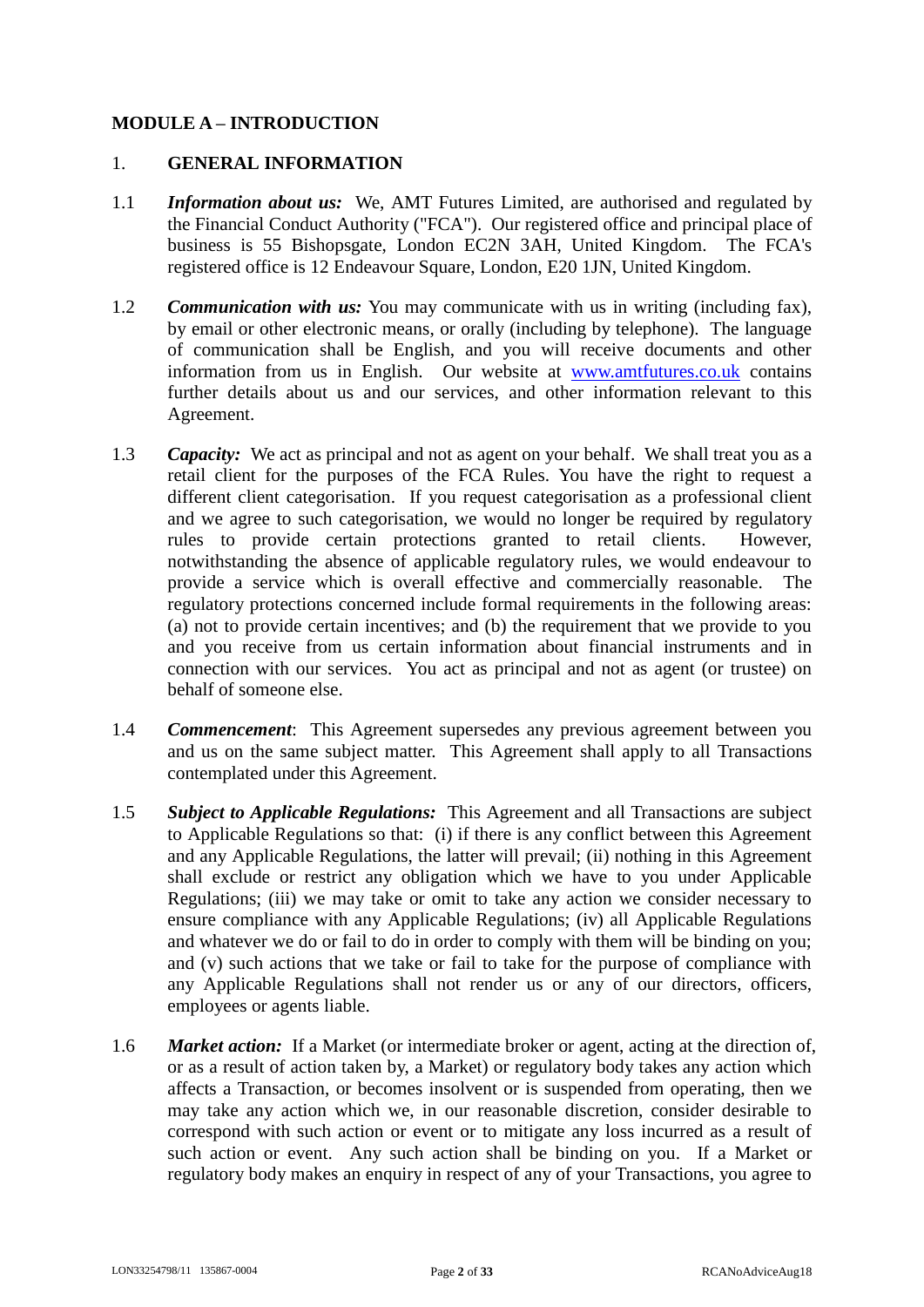co-operate with us and to promptly supply information requested in connection with the enquiry and you agree to share any such information with our group companies and/or with regulatory bodies.

- 1.7 *Scope of this Agreement:* This Agreement sets out the basis on which we will provide services to you. This Agreement governs each Transaction entered into or outstanding between us on or after the execution of this Agreement.
- 1.8 *Charges:* You shall pay our charges as agreed with you from time to time, any taxes imposed by any competent authority on any account opened or Transaction effected by or cleared for you; any fees or other charges imposed by a Market or any clearing organisation and/or any intermediate clearing broker; interest on any amount due to us at the rates then charged by us (and which are available on request); any fines imposed by any competent authority where attributable to your conduct; and any other value added or other applicable taxes of any of the foregoing, including any withholding tax. A copy of our charges will be included in our Terms of Business Letter. Any alteration to charges will be notified to you before the time of the change. We reserve the right to charge an account maintenance fee in relation to inactive accounts in respect of which we have not received any instructions from you or on your behalf for at least 1 year. Such fee will be notified to you at your last known address and may be deducted from any money held by us on your behalf. In the event that insufficient funds are available, you agree that we may in such manner and at such time or times as we in our sole discretion see fit, liquidate any custody assets, as we in our sole discretion may select, that we hold for you in order to deduct the amount of the maintenance fee from the proceeds.
- 1.9 *Additional costs*: You should be aware of the possibility that other taxes or costs may exist that are not paid through or imposed by us.
- 1.10 *Payments:* All payments to us under this Agreement shall be made in same day funds in such currency as we may from time to time specify to the bank account designated by us for such purposes. All such payments shall be made by you without any deduction or withholding*.*
- 1.11 *Base Currency*: For the purposes of any calculation hereunder, we may convert amounts denominated in any currency into such other currency as we may from time to time specify, at such rate prevailing at the time of the calculation as we shall reasonably select.
- 1.12 *Remuneration and sharing of charges:* We may receive remuneration from, or share charges with, an Associate or other third party in connection with Transactions carried out on your behalf. Details of such remuneration or sharing arrangements are available on request.
- 1.13 *Description of Service*: A description of the main characteristics of the service we will provide is included in our Terms of Business Letter.
- 1.14 *Language*: This Agreement is supplied to you in English and we will continue to communicate with you in English for the duration of this Agreement.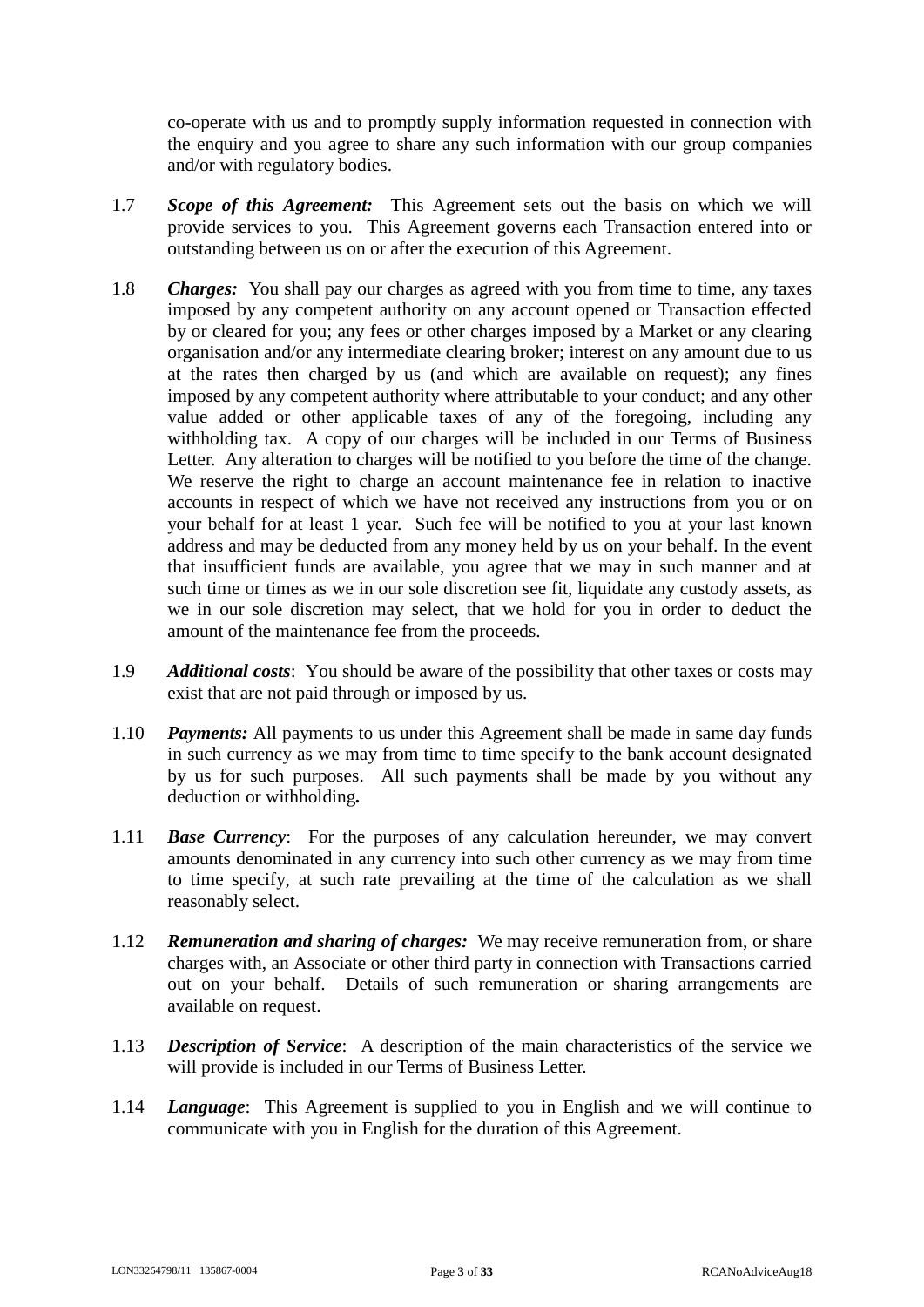1.15 *Conflicts*: In the event of any conflict between the terms of this Agreement and our website this Agreement will prevail. In the event of any conflict between the terms of this Agreement and the terms of other documentation that has been signed between you and us, the terms of this Agreement shall prevail.

### 2. **RIGHT TO CANCEL**

2.1 *Right to Cancel*: You should note that you are not entitled to cancel this Agreement (but you can terminate it as set out in the Termination clause).

#### **MODULE B – ADVICE**

#### 3. **NO ADVICE**

- 3.1 *Execution only:* We deal on an execution-only basis and do not advise on the merits of particular Transactions, or their taxation consequences.
- 3.2 *Own judgement and suitability:* In asking us to enter into any Transaction, you represent that you have been solely responsible for making your own independent appraisal and investigations into the risks of the Transaction. You represent that you have sufficient knowledge, market sophistication, professional advice and experience to make your own evaluation of the merits and risks of any Transaction. We give you no warranty as to the suitability of the products traded under this Agreement and assume no fiduciary duty in our relations with you.
- 3.3 *Incidental information and investment research:* Where we do provide trading recommendations, market commentary or other information:
	- (a) this is incidental to your dealing relationship with us. It is provided solely to enable you to make your own investment decisions and does not amount to advice;
	- (b) if the document contains a restriction on the person or category of persons for whom that document is intended or to whom it is distributed, you agree that you will not pass it on to any such person or category of persons;
	- (c) we give no representation, warranty or guarantee as to the accuracy or completeness of such information or as to the tax consequences of any Transaction;
	- (d) where information is in the form of a document containing a restriction on the person or category of persons for whom that document is intended or to whom it is distributed, you agree that you will not pass it on contrary to that restriction;
	- (e) you accept that prior to despatch, we may have acted upon it ourselves or made use of the information on which it is based. We do not make representations as to the time of receipt by you and cannot guarantee that you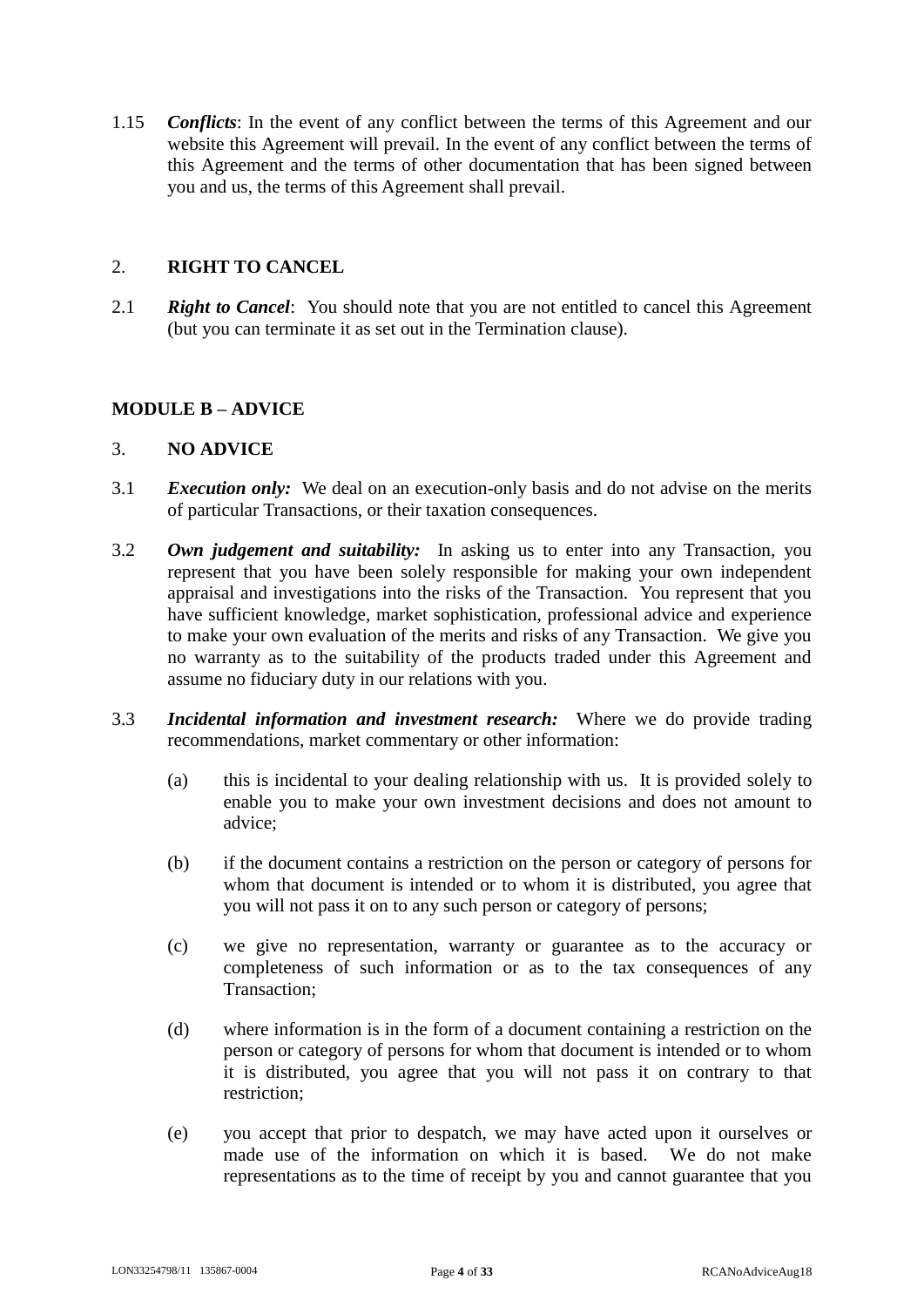will receive such information at the same time as other clients. Any published research reports or recommendations may appear in one or more screen information service.

Please refer to our Conflicts of Interest Policy for further information on how we manage conflicts which would affect the impartiality of investment research we provide to you.

3.4 *Information from you:* We are obliged under Applicable Regulations to obtain information about your knowledge and experience in the investment field so that we can assess whether the service or product envisaged is appropriate for you. If you elect not to provide such information to us, or if you provide insufficient information, we will not be able to determine whether the service or product envisaged is appropriate for you. We shall assume that information about your knowledge and experience as set out in the Account Opening Form and in any further document provided from you to us is accurate and we will have no responsibility to you if such information changes or becomes inaccurate unless you have informed us of such changes.

# **MODULE C – OUR RELATIONSHIP WITH YOU**

# 4. **YOUR INFORMATION**

- 4.1 *Confidentiality and data protection:* We will treat all information we hold about you as private and confidential, even when you are no longer a client. You agree, however, that we and other companies in our group may:
	- (a) use your information to administer and operate your account and monitor and analyse its conduct, provide services to you, assess any credit limit or other credit decision (and the interest rate, fees and other charges to be applied to your account) and enable us to carry out statistical and other analysis;
	- (b) disclose your information to other companies in our group; those who provide services to us or act as our agents; anyone to whom we transfer or propose to transfer any of our rights or duties under this Agreement; credit reference agencies or other organisations that help us and others make credit decisions and reduce the incidence of fraud or in the course of carrying out identity, fraud prevention or credit control checks; where we are required to do so by Applicable Regulations, where there is a public duty to disclose or where our interests require disclosure; at your request; or with your consent (and in the case of a joint account, we may disclose to any of you information obtained by us from any of you in relation to the account);
	- (c) use your information, unless you have told us that you do not wish us to do so, to inform you (by post, telephone, email or other medium, using the contact details you have given us) about products and services offered by us, other companies in our group or selected third parties which we believe may be of interest to you.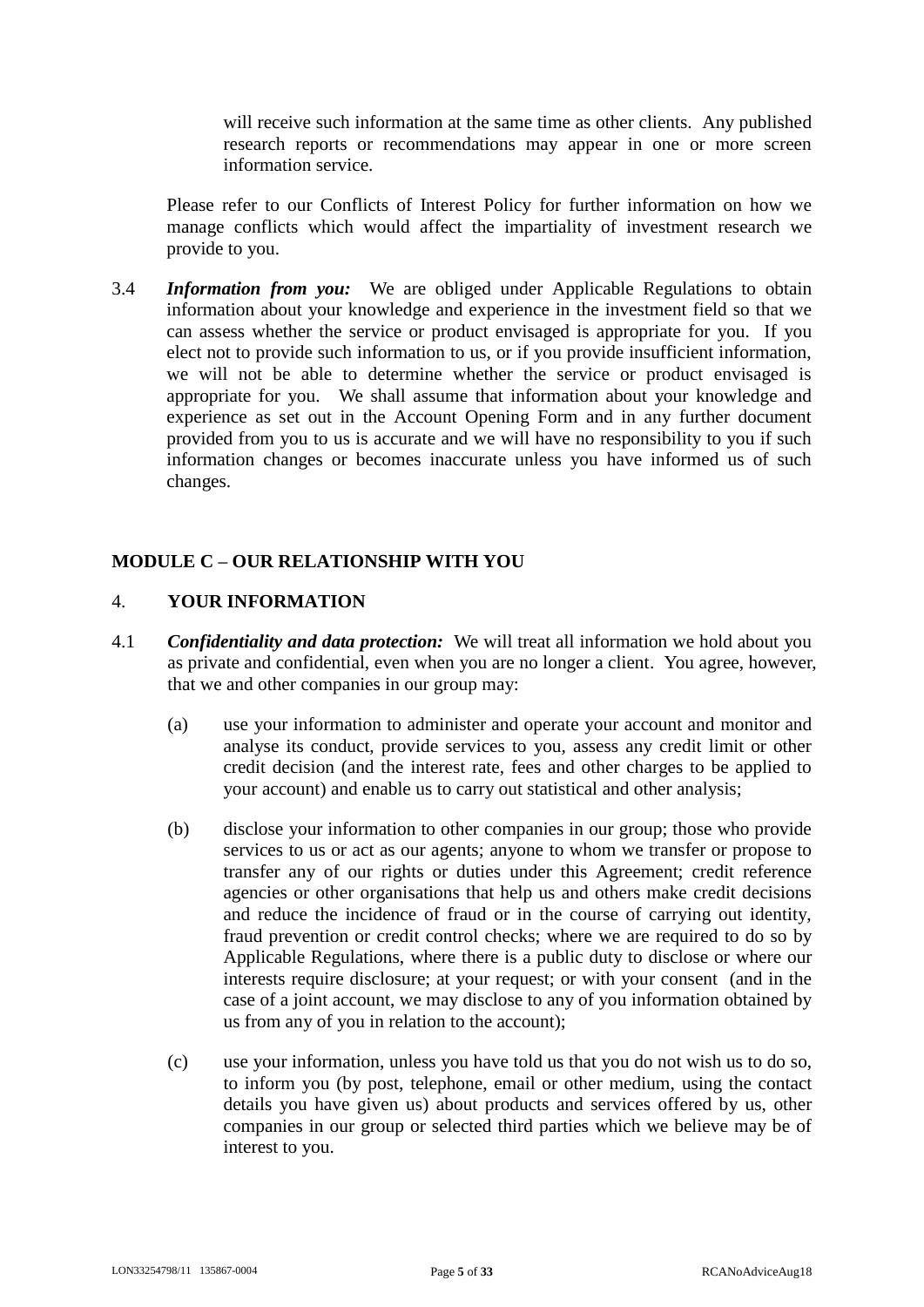- 4.2 *Your rights:* You have rights of access to and recertification or erasure of your personal data and to restrict or object to its processing, to tell us that you do not wish to receive marketing information and (in some circumstances) to require certain of your information to be transferred to you or a third party, under data protection law, which you can exercise by writing to us at compliance@amtfutures.co.uk. You can lodge complaints about our processing of your personal data with the office of the Information Commissioner (www.ico.org.uk).
- 4.3 *Other data protection information:* Please note the following additional points:
	- (a) Our use, disclosure and other processing of your information, as described in this clause, is permitted by applicable data protection law because it is (i) necessary for the purposes of our legitimate interests in pursuing the purposes set out in clause 4.1(a) (Confidentiality and data protection) above (which are not overridden by prejudice to your privacy); and/or, in some cases, (ii), necessary so that we can comply with Applicable Regulations. The only exceptions are the processing described in clause 4.1(c) (Confidentiality and data protection) above (for marketing purposes), where we rely on your consent, and the disclosures which we say in clause 4.1(b) (Confidentiality and data protection) will only be made with your consent.
	- (b) The disclosures of your personal information referred to in clause 4.1(b) above may involve transfer of your information to any country, including countries outside the European Economic Area. In those cases, except where the relevant country has been determined to ensure an adequate level of data protection by the European Commission or we need to make the transfer in order to perform our contract with you, we will ensure that the transferred information is protected by a data transfer agreement in the appropriate standard form approved for this purpose by the European Commission (further details of these transfers and copies of these agreements are available from us on request).
	- (c) We will retain your personal information for a minimum of seven years from the date of termination of this Agreement.

# **MODULE D – ORDER PLACEMENT**

# 5. **INSTRUCTIONS AND BASIS OF DEALING**

5.1 *Placing of instructions:* You may give us instructions in writing (including fax), by email or other electronic means or orally (including by telephone), unless we tell you that instructions can only be given in a particular way. If you give instructions by telephone, your conversation will be recorded. If any instructions are received by us by telephone, computer or other medium we may ask you to confirm such instructions in writing. We shall be authorised to follow instructions notwithstanding your failure to confirm them in writing. Instructions for the simultaneous sale and purchase of a financial instrument on behalf of the same beneficial owner may not be given under this Agreement. In this Agreement "instructions" and "orders" have the same meaning.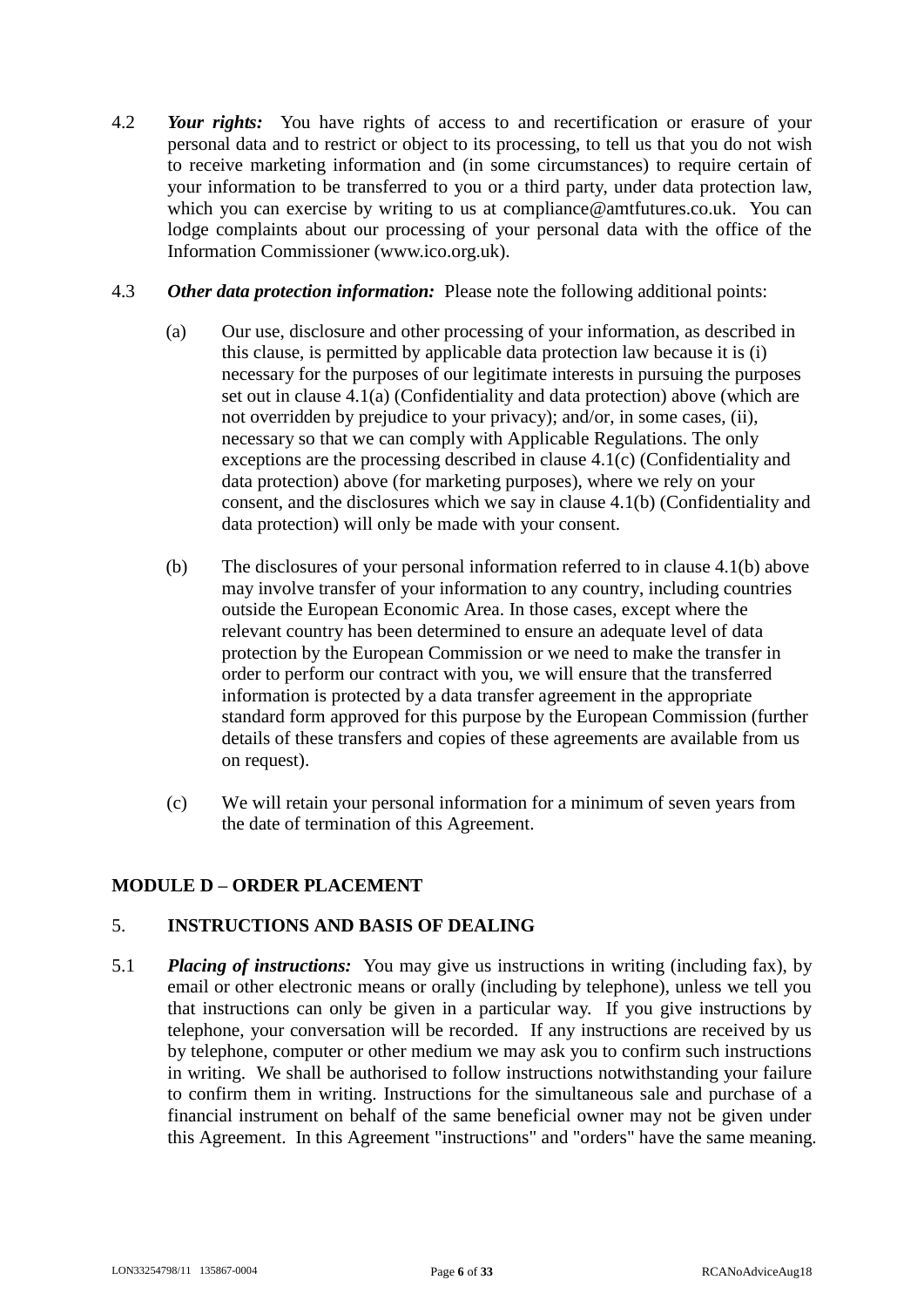- 5.2 *Authority and Authorised Persons:* You shall provide us with a list of the officers, employees or agents who are authorised, either alone or with others, to act on your behalf in the giving of instructions and performance of any other acts, discretions or duties under this Agreement ("**Authorised Person(s)**") together with specimens of their signatures if written instructions are to be given. We shall be entitled to rely upon the continued authority of an Authorised Person for those purposes until we receive notice from you to the contrary. Any communications purporting to limit your or such Authorised Person's authority (such as, for example, authorised signatories lists) will not be accepted and will not be binding on us.
- 5.3 *Cancellation/withdrawal of instructions:* We can only cancel your instructions if we have not acted upon those instructions. Instructions may only be withdrawn or amended by you with our consent.
- 5.4 *Right not to accept orders:* We may, but shall not be obliged to, accept instructions to enter into a Transaction. If we decline to enter into a proposed Transaction, we shall not be obliged to give a reason but we shall promptly notify you accordingly.
- 5.5 *Control of orders prior to execution*: We have the right (but no obligation) to set limits and/or parameters to control your ability to place orders at our absolute discretion. Such limits and/or parameters may be amended, increased, decreased, removed or added to by us at our absolute discretion and may include (without limitation): (i) controls over maximum order amounts and maximum order sizes; (ii) controls over our total exposure to you; (iii) controls over prices at which orders may be submitted (to include (without limitation) controls over orders which are at a price which differs greatly from the market price at the time the order is submitted to the order book); (iv) controls over the Electronic Services (to include (without limitation) any verification procedures to ensure that any particular order or orders has come from you); or (v) any other limits, parameters or controls which we may be required to implement in accordance with Applicable Regulations.
- 5.6 *Execution of orders:* We shall use our reasonable endeavours to execute any order promptly, but in accepting your orders we do not represent or warrant that it will be possible to execute such order or that execution will be possible according to your instructions. If we encounter any material difficulty relevant to the proper carrying out of an order on your behalf we shall notify you promptly. We shall carry out an order on your behalf only when the relevant Market is open for dealings, and we shall deal with any instructions received outside Market hours as soon as possible when that relevant Market is next open for business (in accordance with the rules of that Market). You agree that we may execute an order on your behalf outside a Market. When you give us a specific instruction, our Order Execution Policy will not apply, and we may be unable to take the steps described in such policy to obtain the best possible result in executing your order. You confirm that you have read and agree to our Order Execution Policy. We will notify you of any material changes to our Order Execution Policy, but it is your responsibility to check for any other changes to our Order Execution Policy as published from time to time at www.amtfutures.co.uk. We will consider the continued placement of orders by you to constitute your continued consent to our Order Execution Policy as in effect from time to time.
- 5.7 *Crossing of orders:* We may arrange for a Transaction to be executed, either in whole or in part, by selling an investment to you from another client, or a client of an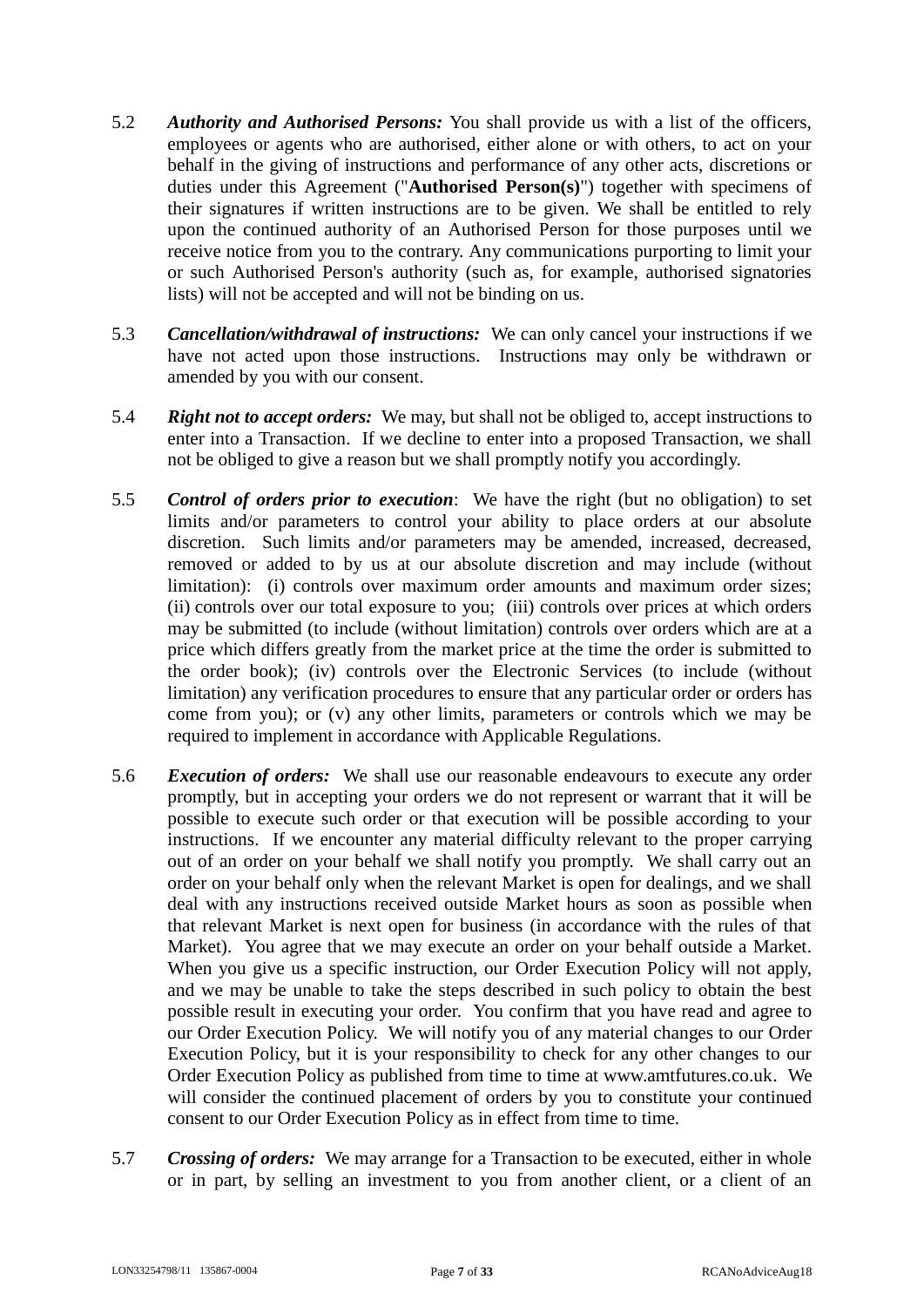Associate of ours, or vice-versa. We shall not give you prior notice if we arrange for a Transaction to be executed in this manner.

- 5.8 *Aggregation of orders:* We may combine your order with our own orders and orders of other clients. By combining your orders with those of other clients we must reasonably believe that this is in the overall best interests of our clients. However, aggregation may result in you obtaining a less favourable price in relation to a particular order.
- 5.9 *Confirmations:* Unless (i) we agree to categorise you as an eligible counterparty and subsequently enter into a separate agreement with you regarding the content and timing of confirmations, or (ii) a confirmation has been provided to you by another person we shall send you confirmations at the end of the next trading day for any Transactions that we have executed on your behalf on that trading day, by electronic mail to the email address on record for you. It is your responsibility to inform us of any change to your email address, the non-receipt of a confirmation, or whether any confirmations are incorrect before settlement. Confirmations shall, in the absence of manifest error, be conclusive and binding on you, unless we receive from you objection in writing within two Business Days of despatch to you or we notify you of an error in the confirmation within the same period.
- 5.10 *Performance and settlement:* You may promptly deliver any instructions, money, documents or property deliverable by you under a Transaction in accordance with that Transaction as modified by any instructions given by us for the purpose of enabling us to perform our obligations under the relevant matching Transaction on a Market or with an intermediate broker. We may also, at our discretion, take actions to facilitate the performance of a Transaction where you have been unable to do so (for example, to enable 'buy in' before an applicable deadline).
- 5.11 *Intermediate brokers and other agents:* We may, at our entire discretion, arrange for any Transaction to be effected with or through the agency of an intermediate broker, who may be an Associate of ours, and may not be in the United Kingdom. Neither we nor our respective directors, officers, employees or agents will be liable to you for any act or omission of an intermediate broker or agent. No responsibility will be accepted for intermediate brokers or agents selected by you.
- 5.12 *Transmission of orders:* In relation to Transactions to be effected through an intermediate broker, you acknowledge that the relevant intermediate broker may only deal with the Market when the intermediate broker is open for business and the relevant Market is open for business.
- 5.13 *Position limits and position management controls:* In respect of certain commodity derivative contracts, position limits may be imposed by the FCA or other national competent authorities, and position management controls may be imposed by a Market. In order to ensure that such position limits and position management controls are complied with, we may require you to limit , terminate or reduce the positions which you may have with us at any time and we may in our sole discretion close out any one or more Transactions.
- 5.14 *Trading and position limits:* In relation to the services that we provide to you under this Agreement, we may also set out and communicate to you appropriate trading and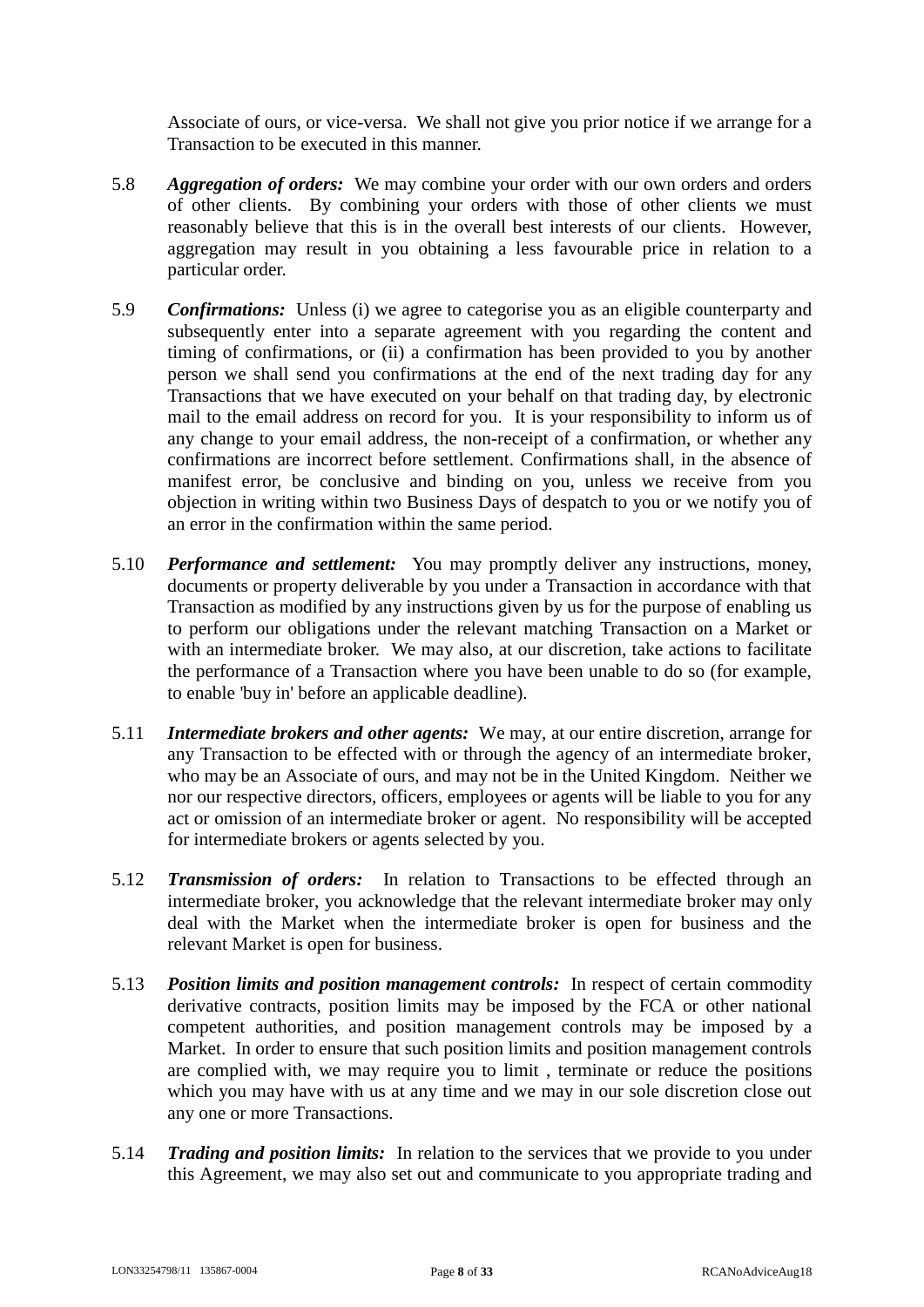position limits to mitigate and manage our own counterparty, liquidity, operational and other risks. We will monitor your positions against such limits as close to realtime as possible.

- 5.15 *Regulatory Reporting*: Under Applicable Regulations, we may be obliged to make information about certain Transactions public. You agree and acknowledge that any and all proprietary rights in such Transaction information are owned by us and you waive any duty of confidentiality attaching to the information which we reasonably disclose. In addition, where we execute a Transaction with you on an over the counter basis and the Transaction is subject to publication in accordance with Article 21 of the Markets in Financial Instruments Regulation, you agree that the party acting as seller shall make public the information regarding the Transaction in accordance with Applicable Regulations, unless only one of you or us are a systematic internaliser in the given financial instrument and is also acting as the buyer, in which case the buyer will make the relevant Transaction information public in accordance with Applicable Regulations.
- 5.16 *Trading obligation for OTC derivatives:* In certain circumstances (e.g. where the Transaction relates to a derivative that is subject to the trading obligation) we may conclude such Transactions only on a regulated market., multilateral trading facility, organised trading facility or a third-country trading venue assessed as equivalent.

#### **MODULE E – ELECTRONIC TRADING TERMS**

### 6. **ELECTRONIC TRADING TERMS**

- 6.1 *Scope:* These clauses apply to your use of any Electronic Services.
- 6.2 *Access*: Once you have gone through the security procedures associated with an Electronic Service provided by us, you will get access to such service, unless agreed otherwise or stated on our website. Our Electronic Services will normally be available during Market opening hours. We may change our security procedures at any time and we will tell you of any new procedures that apply to you as soon as possible.
- 6.3 *Direct electronic access:* Where we agree to provide you with direct electronic access to a Market in the European Union, the terms upon which we agree to make that service available will be set out in a separate written agreement between you and us.
- 6.4 *Restrictions on services provided*: There may be restrictions on the number of Transactions that you can enter into on any one day and also in terms of the total value of those Transactions when using an Electronic Service. Please refer to us for details of the limits imposed upon Transactions carried out through our Electronic Services. You acknowledge that some Markets place restrictions on the types of orders that can be directly transmitted to their electronic trading systems and the transmission of such orders to the Market is dependent upon the accurate and timely receipt of prices or quotes from the relevant Market or market data provider. You acknowledge that a Market may cancel such an order when upgrading its systems,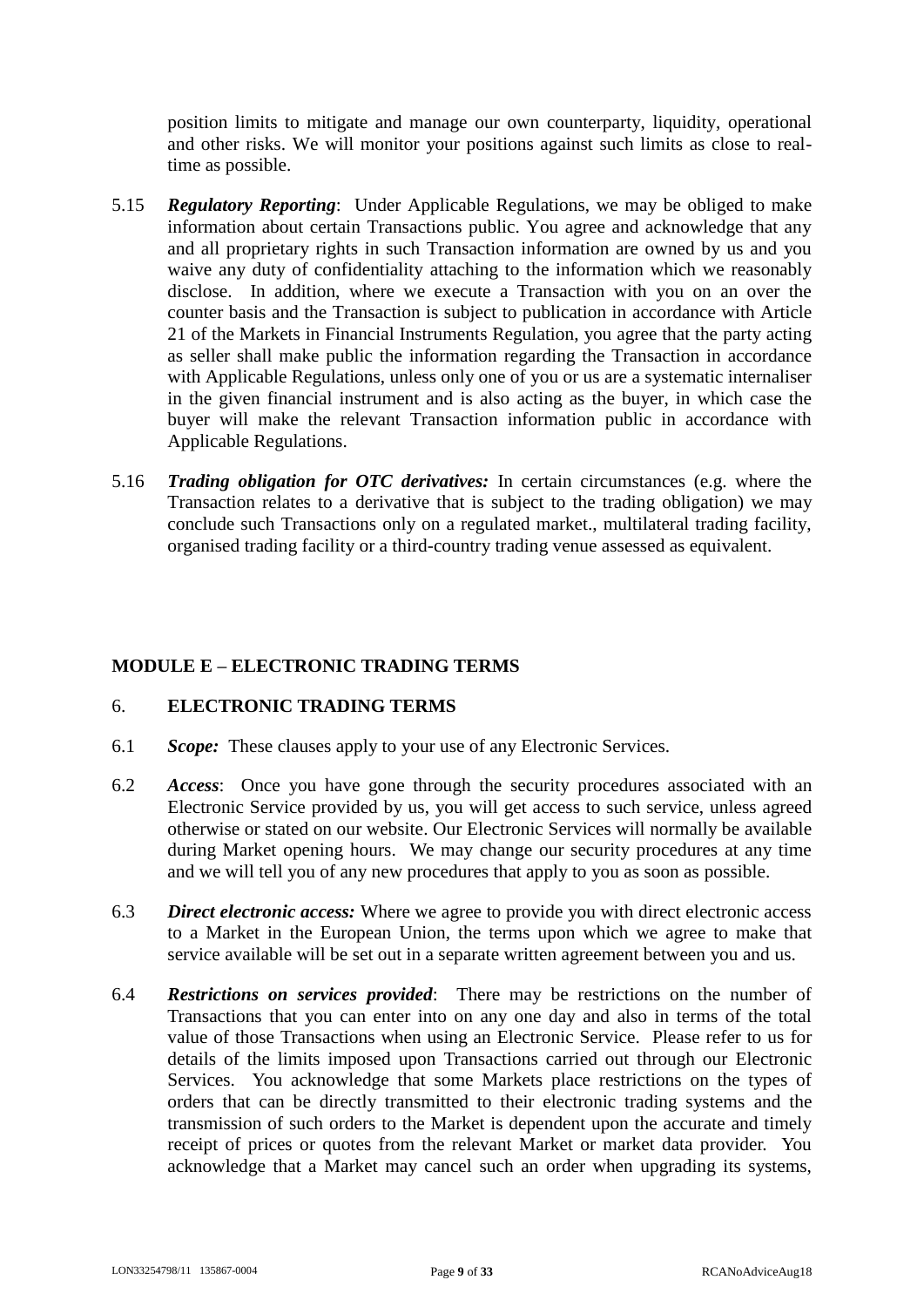trading screens may drop the record of such an order, and you enter such orders at your own risk.

- 6.5 *Right Of Access:* In respect of any Market to which we allow you to receive information or data using Electronic Services, we may at any time or times, on reasonable notice (which, in certain circumstances, may be immediate) enter (or instruct our or the Market's subcontractors to enter) your (or, in a co-hosting situation, third parties') premises and/or servers and inspect your (or, in a co-hosting situation, third parties') System to ensure that it complies with the requirements notified by us to you from time to time and that you are using Electronic Services in accordance with this Agreement and any requirements of any relevant Market or Applicable Regulations.
- 6.6 *Access requirements*: You will be responsible for providing the System to enable you to use an Electronic Service.
- 6.7 *Virus detection*: You will be responsible for the installation and proper use of any virus detection/scanning program we require from time to time.
- 6.8 *Maintaining standards*: When using an Electronic Service you must:
	- (a) ensure that the System is maintained in good order and is suitable for use with such Electronic Service;
	- (b) run such tests and provide such information to us as we shall reasonably consider necessary to establish that the System satisfies the requirements notified by us to you from time to time;
	- (c) carry out virus checks on a regular basis;
	- (d) inform us immediately of any unauthorised access to an Electronic Service or any unauthorised Transaction or instruction which you know of or suspect and, if within your control, cause such unauthorised use to cease; and
	- (e) not at any time leave the terminal from which you have accessed such Electronic Service or let anyone else use the terminal until you have logged off such Electronic Service.
- 6.9 *System defects*: In the event you become aware of a material defect, malfunction or virus in the System or in an Electronic Service, you will immediately notify us of such defect, malfunction or virus and cease all use of such Electronic Service until you have received permission from us to resume use.
- 6.10 *Intellectual Property:* All rights in patents, copyrights, design rights, trade marks and any other intellectual property rights (whether registered or unregistered) relating to the Electronic Services remain vested in us or our licensors. You will not copy, interfere with, tamper with, alter, amend or modify the Electronic Services or any part or parts thereof unless expressly permitted by us in writing, reverse compile or disassemble the Electronic Services, nor purport to do any of the same or permit any of the same to be done, except in so far as such acts are expressly permitted by law. Any copies of the Electronic Services made in accordance with law are subject to the terms and conditions of this Agreement. You shall ensure that all the licensors'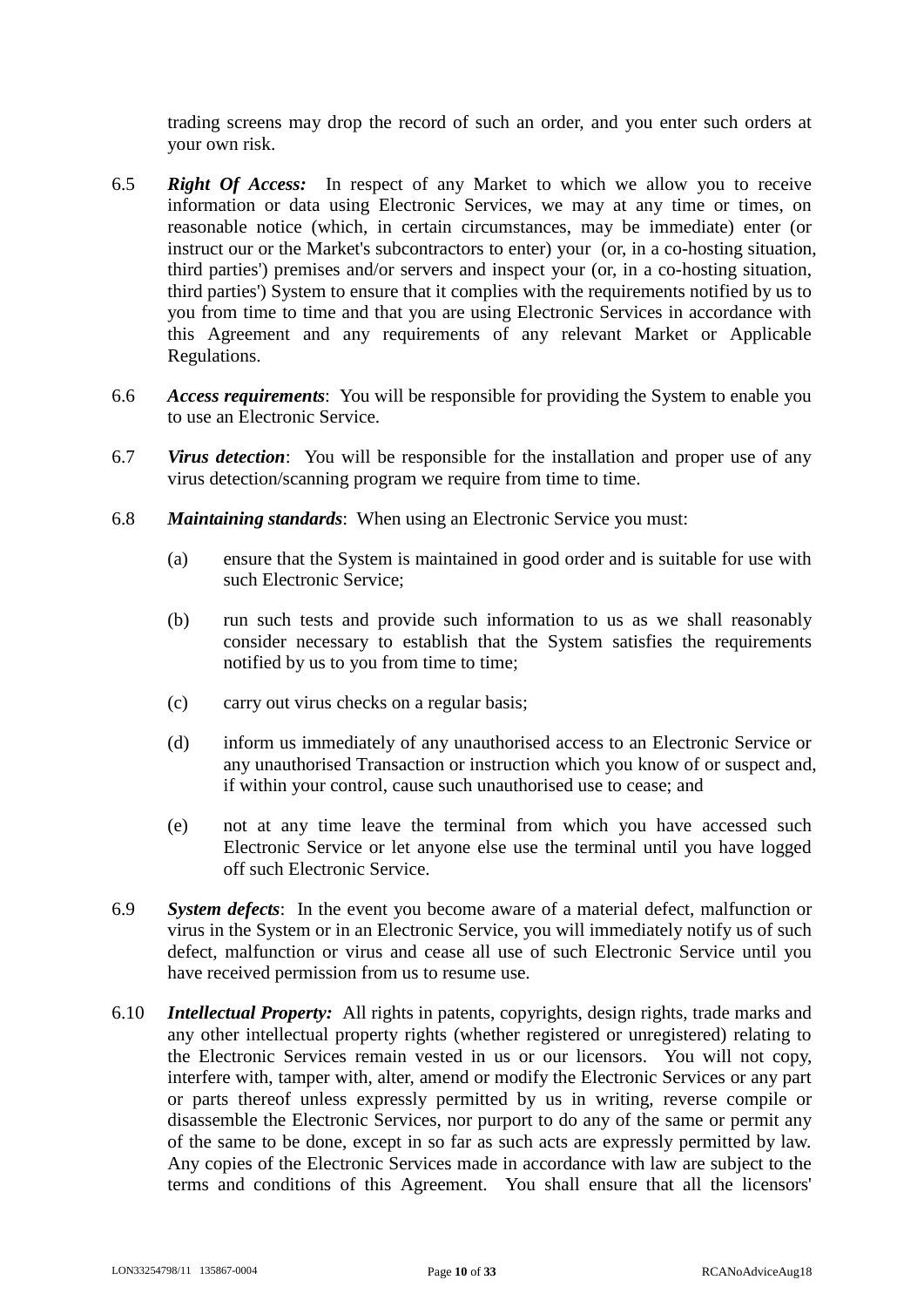trademarks and copyright and restricted rights notices are reproduced on these copies. You shall maintain an up-to-date written record of the number of copies of the Electronic Services made by you. If we so request, you shall as soon as reasonably practical, provide to us a statement of the number and whereabouts of copies of the Electronic Services. In the event that you receive any data, information or software via an Electronic Service other than that which you are entitled to receive pursuant to this Agreement, you will immediately notify us and will not use, in any way whatsoever, such data, information or software.

- 6.11 *Liability And Indemnity:* Without prejudice to any other terms of this Agreement, relating to the limitation of liability and provision of indemnities, the following clauses shall apply to our Electronic Services.
	- (a) *System errors*: We shall have no liability to you for damage which you may suffer as a result of transmission errors, technical faults, malfunctions, illegal intervention in network equipment, network overloads, malicious blocking of access by third parties, internet malfunctions, interruptions or other deficiencies on the part of internet service providers. You will be responsible for all orders entered on your behalf via the Electronic Services and you will be fully liable to us for the settlement of any Transaction arising from them. You acknowledge that access to Electronic Services may be limited or unavailable due to such system errors, and that we reserve the right upon notice to suspend access to Electronic Services for this reason.
	- (b) *Delays*: Neither we nor any third party software provider accept any liability in respect of any delays, inaccuracies, errors or omissions in any data provided to you in connection with an Electronic Service. For the avoidance of doubt, Electronic Services may not be provided on a continuous basis and neither we nor any third party provider accept any liability in this respect.
	- (c) *Viruses from an Electronic Service*: We shall have no liability to you (whether in contract or in tort, including negligence) in the event that any viruses, worms, software bombs or similar items are introduced into the System via an Electronic Service or any software provided by us to you in order to enable you to use the Electronic Service, **provided that** we have taken reasonable steps to prevent any such introduction.
	- (d) *Viruses from your System*: You will ensure that no computer viruses, worms, software bombs or similar items are introduced into our computer system or network and you will indemnify us on demand for any loss that we suffer arising as a result of any such introduction.
	- (e) *Unauthorised use*: We shall not be liable for any loss, liability or cost whatsoever arising from any unauthorised use of the Electronic Service. You shall on demand indemnify, protect and hold us harmless from and against all losses, liabilities, judgements, suits, actions, proceedings, claims, damages and costs resulting from or arising out of any act or omission by any person using an Electronic Service by using your designated passwords, whether or not you authorised such use.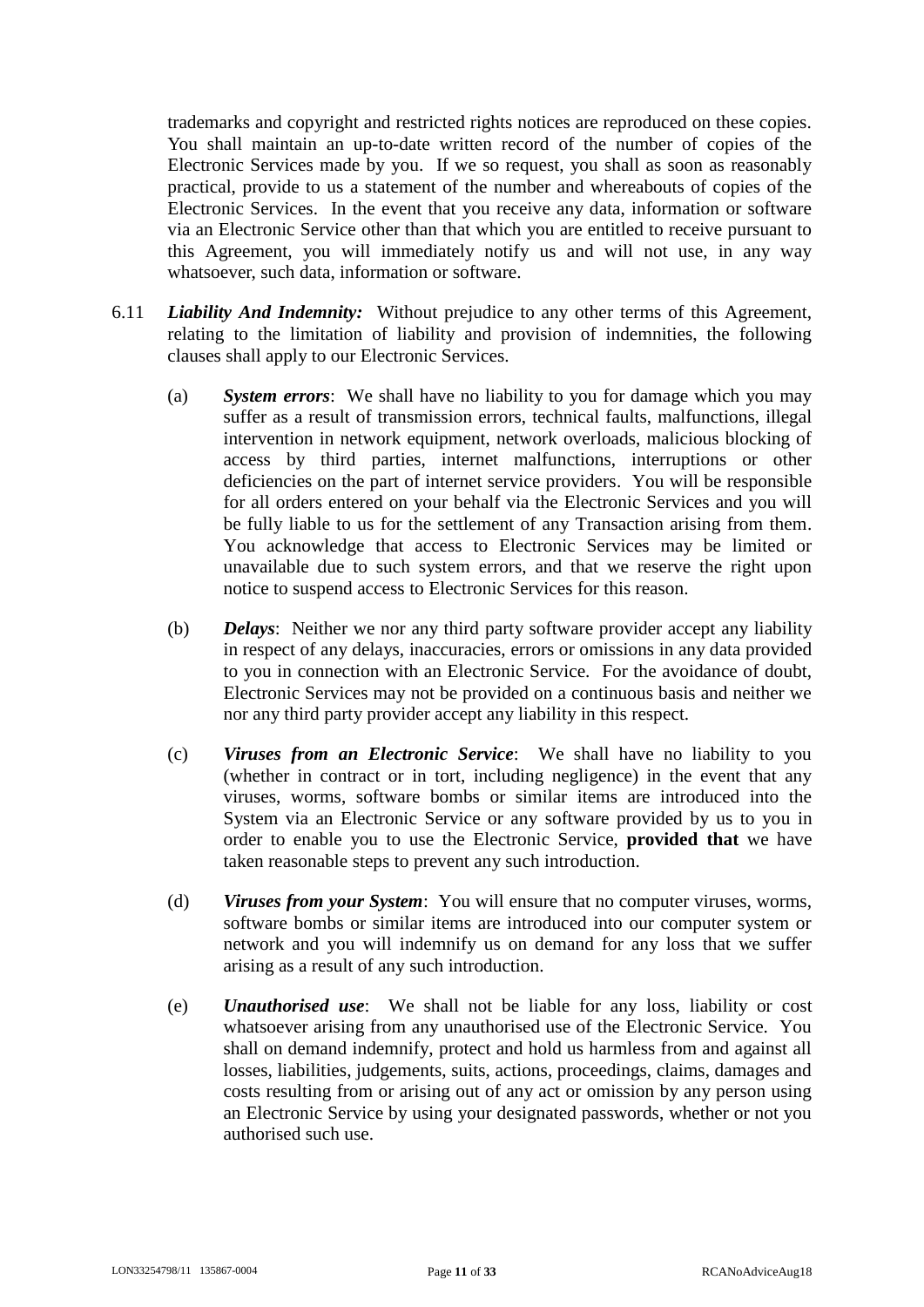- (f) *Markets:* We shall not be liable for any act taken by or on the instruction of a Market, clearing house or regulatory body.
- 6.12 *Suspension or permanent withdrawal with notice*: We may permanently withdraw an Electronic Service, by giving you 10 days written notice.
- 6.13 *Immediate suspension or permanent withdrawal*: We have the right, unilaterally and with immediate effect, to suspend or withdraw permanently your ability to use any Electronic Service, or any part thereof, without notice, where we consider it necessary or advisable to do so, in our discretion and in good faith, for example due to your noncompliance with the Applicable Regulations, breach of any provisions of this Agreement, on the occurrence of an Event of Default, network problems, failure of power supply, for maintenance, or to protect you when there has been a breach of security or for other reasons (including reasons not related to electronic trading and/or use of the Electronic Services). In addition, the use of an Electronic Service may be terminated automatically upon the termination (for whatever reason) of (i) any licence granted to us which relates to the Electronic Service; or (ii) this Agreement. The use of an Electronic Service may be terminated immediately if an Electronic Service is withdrawn by any Market or we are required to withdraw the facility to comply with Applicable Regulations.
- 6.14 *Effects of termination*: In the event of a termination of the use of an Electronic Service for any reason, upon request by us, you shall, at our option, return to us or destroy all hardware, software and documentation we have provided you in connection with such Electronic Service and any copies thereof.

# **MODULE F – CLIENT MONEY**

# 7. **CLIENT MONEY**

- 7.1 *Client money:* We treat money received from you or held by us on your behalf in accordance with the Client Money Rules.
- 7.2 *Deposit with approved bank and passing money to other third parties:* Subject to the following provisions, we will deposit money received from you with a central bank, a credit institution incorporated in an EEA state, or a bank authorised in a non-EEA state. We may also allow another third party (for example, a market, intermediate broker, OTC counterparty or clearing house) to hold client money in order to effect one or more Transactions through or with that person or to satisfy your obligation to provide collateral in respect of a Transaction. We have no responsibility or liability for any insolvency, acts or omissions of any bank, credit institution or other third party to whom we pass money received from you. The third party to whom we pass money may hold it in an omnibus account. You agree and acknowledge that where we transfer money held for you out of the relevant client money account to a third party on your instructions, this will involve a transfer of full ownership of the money to that third party, in which case you will no longer have a proprietary claim to such money and the transferee may deal with it in its own right. In the event of the insolvency or any other analogous proceedings in relation to a third party, with whom we hold client money for you we will have an unsecured claim against the third party on behalf of you and our other clients, and you will be exposed to the risk that the money received by us from the third party is insufficient to satisfy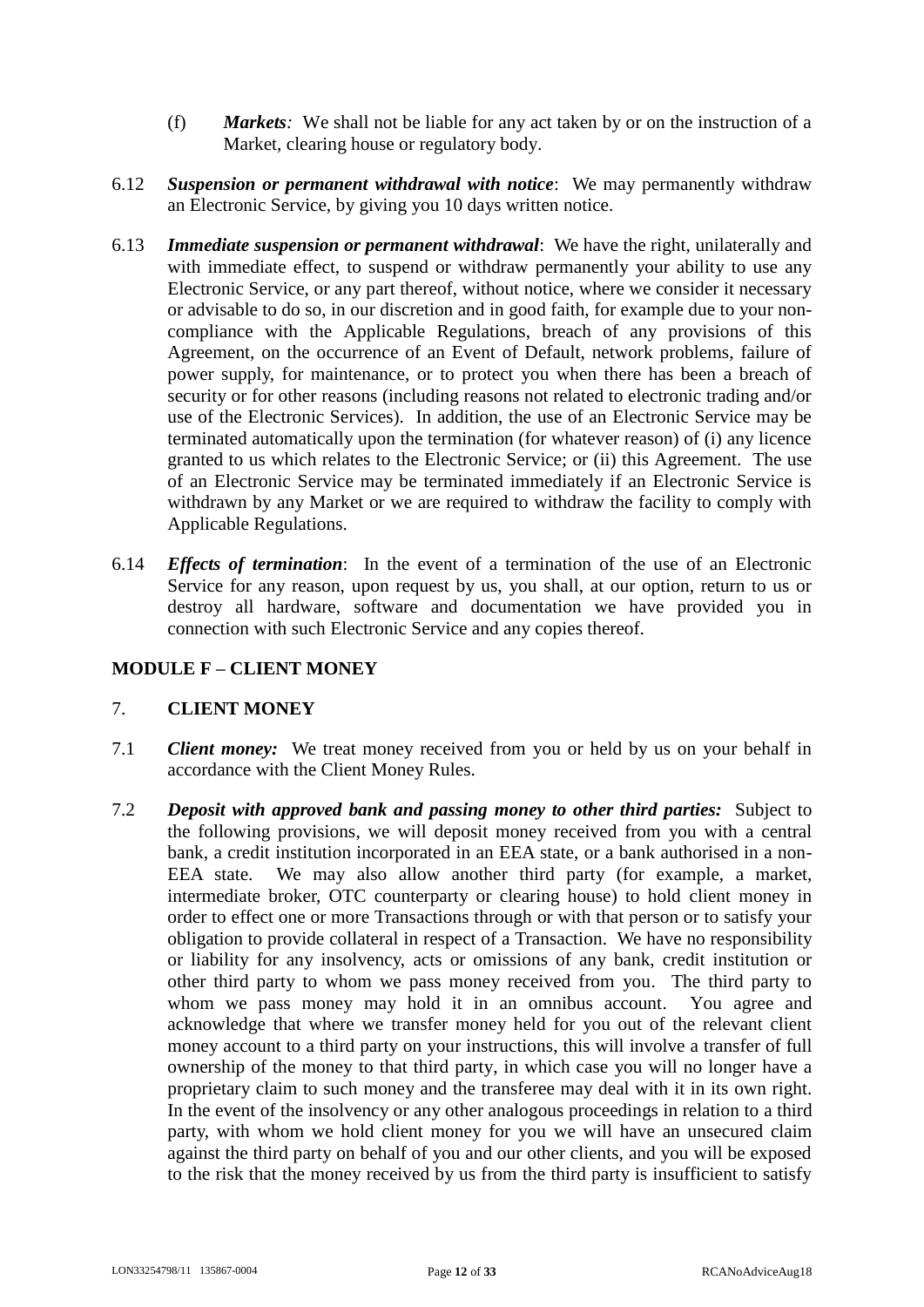the claims of you and all other clients with claims in respect of the relevant account with that third party.

- 7.3 *Placing money in a qualifying money market fund:* We hereby inform you that if we place money received from you in a qualifying money market fund, such money will not be held in accordance with the requirements of the Client Money Rules for holding client money, and the units or shares in the qualifying money market fund will be held for you as custody assets in accordance with the Custody Rules. By signing this Agreement you give your explicit consent to the placement of your money in a qualifying money market fund.
- 7.4 *DVP exemption:* You agree that money will not be treated as client money in respect of any delivery versus payment transactions that we settle through a Commercial Settlement System (in our capacity as a direct member or participant of such Commercial Settlement System or where we are sponsored by such a direct member or participant), if:

(a) in respect of a purchase, we intend the money from you to be due to us within one business day following the fulfilment of our delivery obligation to you; or

(b) in respect of a sale, we intend the money in question to be due to you within one business day following the fulfilment of your delivery obligation to us,

(the "**DVP exemption**"), provided that we will stop using the DVP exemption in respect of any particular transaction if the relevant payment or delivery by us to you has not occurred by the close of business on the third business day following the date on which we make use of the DVP exemption in respect of that transaction.

- 7.5 *Interest:* We shall not pay you interest, nor account to you for profits earned, on client money *other than as expressly confirmed by us to you in writing* .
- 7.6 *Overseas banks, intermediate broker, settlement agent or OTC counterparty:* We may hold client money on your behalf outside the EEA. The legal and regulatory regime applying to any such bank or person will be different from that of the United Kingdom and in the event of the insolvency or any other analogous proceedings in relation to that bank or person, your money may be treated differently from the treatment which would apply if the money was held with a/an approved bank in an account in the United Kingdom. We will not be liable for the insolvency, acts or omissions of any third party referred to in this sub-clause.
- 7.7 *Depository's lien:* We may deposit your money with a depository who may have a security interest, lien or right of set-off in relation to that money in certain circumstances to the extent permitted by FCA Rules.
- 7.8 *Right of application of client money:* Where any Obligations owing to us from you are due and payable to us, we may cease to treat as client money so much of the money held on your behalf as equals the amount of those Obligations in accordance with the Client Money Rules. You agree that we may apply that money in or towards satisfaction of all or part of those Obligations due and payable to us. For the purposes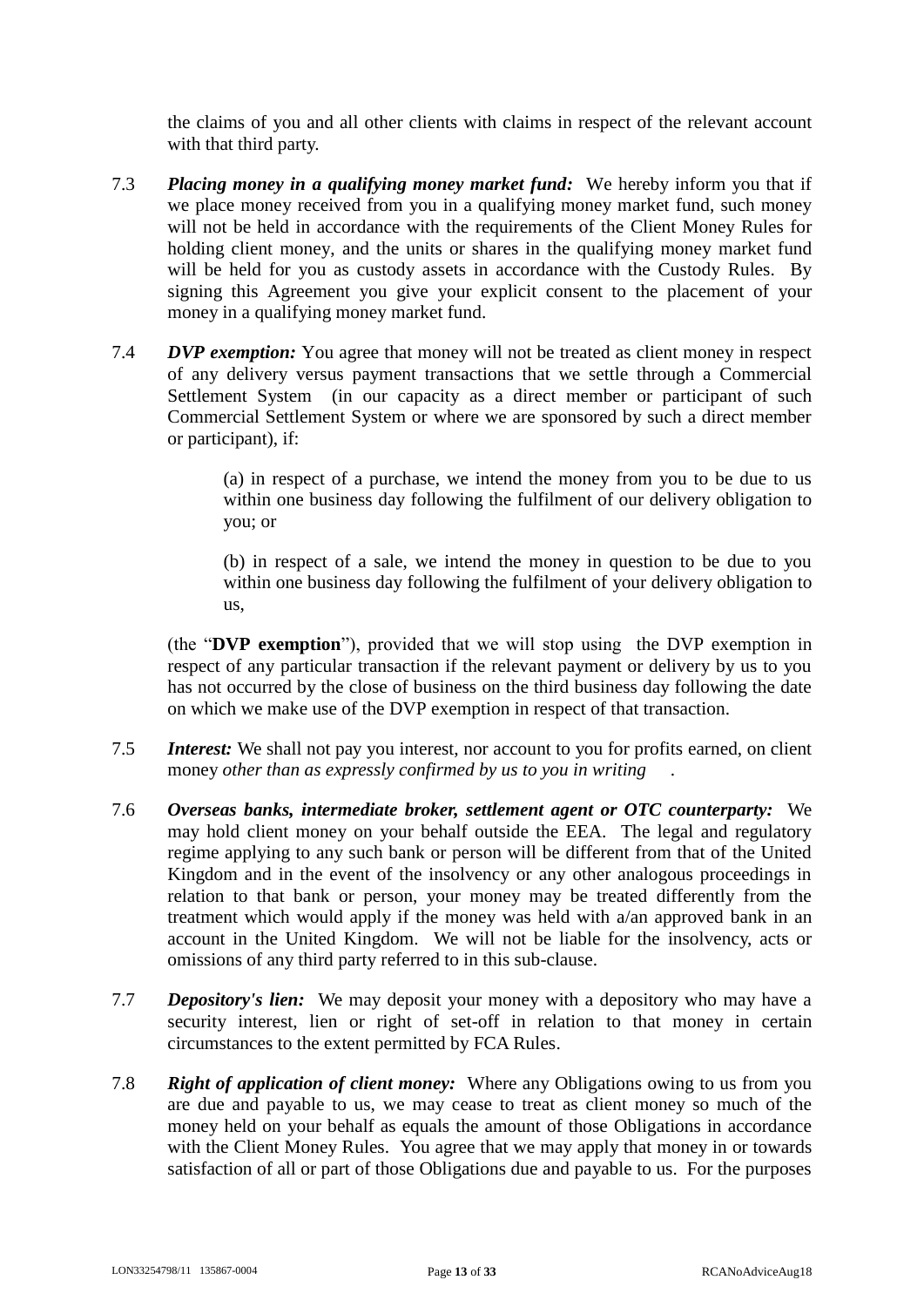of these client money terms, any such obligations become immediately due and payable, without notice or demand by us, when incurred by you or on your behalf.

- 7.9 *Additional security:* As a continuing security for the payment and discharge of the Secured Obligations you grant to us, with full title guarantee, a first fixed security interest in all your money that we may cease to treat as client money in accordance with the Client Money Rules. You agree that we shall be entitled to apply that money in or towards satisfaction of all or any part of the Secured Obligations which are due and payable to us but unpaid.
- 7.10 *Unclaimed client money:* You agree that we may, in our sole discretion, decide to pay away to a registered charity of our choice any money that we hold for you as client money if there has been no movement on your balance for six years (notwithstanding any payments or receipts of charges, interest or similar items) and we have been unable to contact you having taken reasonable steps in accordance with the Client Money Rules to trace you and return the money, in which case we shall cease to treat such money as client money. In such circumstances, we (or a member of our group) will unconditionally undertake to pay you a sum equal to the relevant client money balance paid away in the event that you seek to claim the client money balance in future. You agree that, if the aggregate balance of the client money we hold for you is GBP 25 or less, we may, in our sole discretion, decide to pay such money to a registered charity of our choice, in which case such money shall cease to be client money, if: (i) there has been no movement on such balance for six years (disregarding any payments or receipts or charges, interest or similar items); and (ii) we have made at least one attempt to contact you to return the balance using the most up-to-date contact details we have for you, and you have not responded to such communication within 28 days of such communication being made.
- 7.11 *Statements:* You are entitled to request at any time a statement of the client money held by us for you under this Agreement in accordance with the Client Money Rules. You agree that for the provision of any such statement we may charge you such amount as we determine to be a commercial cost for providing such statement.
- 7.12 *Shortfalls:* Notwithstanding the foregoing, to the extent required by the FCA Rules, where our reconciliation processes identify a discrepancy indicating that the total of custody assets actually held by us for you may fall short of our obligation to hold custody assets for you (a "**potential shortfall**"), until the discrepancy is resolved we will hold as client money in a client money account in accordance with the Client Money Rules an amount of client money which is sufficient to cover the value of the potential shortfall (the "**potential shortfall amount**"). In carrying out our processes to resolve the discrepancy, we may conclude that: (i) you have incurred a loss for which we are liable to you pursuant to the terms of this Agreement; (ii) you have incurred a loss but we are not liable to you for such loss pursuant to the terms of this Agreement; or (iii) you have incurred no loss. In the event of (i) or (ii), we will inform you of the relevant circumstances. Once we have satisfied our liability in respect of (i), or have concluded that (ii) or (iii) applies, the potential shortfall amount will be due and payable to us and will be transferred out of the client money account. If we become insolvent prior to fulfilment of our obligations in relation to (i), subject to and in accordance with the Client Money Distribution Rules the potential shortfall amount will be available for distribution to you, and you will have a claim in respect of that client money as a result of our liability under (i).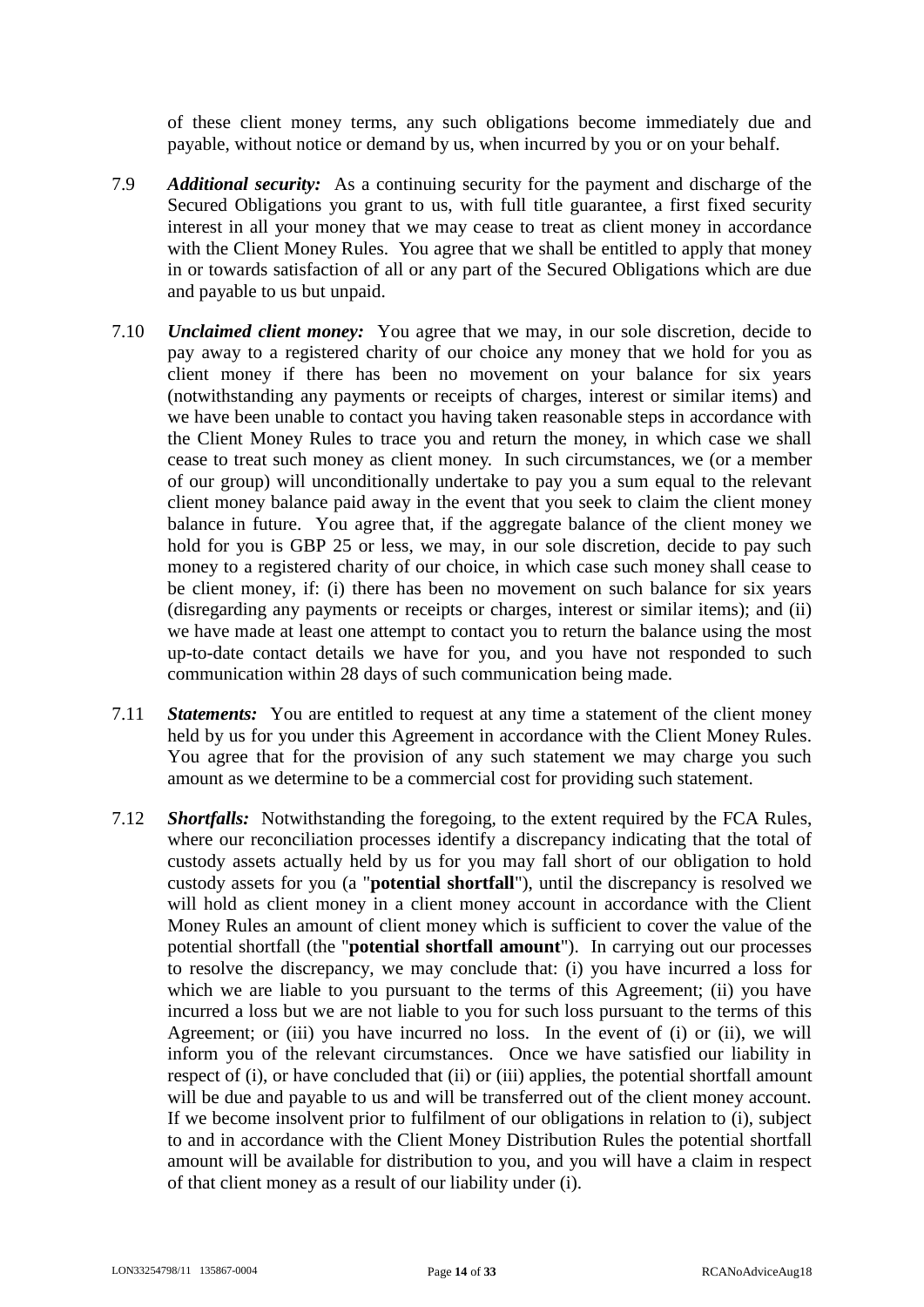- 7.13 The client money constituting the potential shortfall amount shall be held with a third party bank or banks. We have no responsibility for any insolvency, acts or omissions of any such bank. We shall not pay you any interest earned on any such client money. If client money is held in an account with a third party bank in a non-EEA state, the legal and regulatory regime applying to any such bank or person will be different from that of the United Kingdom and in the event of the insolvency or any other analogous proceedings in relation to that bank or person, the client money may be treated differently from the treatment which would apply if the money was held with a bank in an account in the United Kingdom.
- 7.14 *Transfer of business:* Except in respect of *de minimis* sums transferred in accordance with the Client Money Rules (where your consent is not required), you agree that we may transfer to another person, as part of a transfer of business to that person, client money balances, provided that:

(a) the sums transferred will be held for you by the person to whom they are transferred in accordance with the Client Money Rules; or

(b) if not held in accordance with (a), we will exercise all due skill, care and diligence in assessing whether the person to whom the client money is transferred will apply adequate measures to protect these sums.

For the purposes of this clause, *de minimis* sums shall mean GBP 25 or less.

### **MODULE G – MARGIN AND COLLATERAL**

#### 8. **MARGINING ARRANGEMENTS**

- 8.1 *Contingent liability:* Where we effect or arrange a Transaction involving an option, future or contract for differences you should note that, depending upon the nature of the Transaction, you may be liable to make further payments when the Transaction fails to be completed or upon the earlier settlement or closing out of your position. You will be required to make further variable payments by way of margin against the purchase price of the investment, instead of paying (or receiving) the whole purchase (or sale) price immediately. The movement in the market price of your investment will affect the amount of margin payment you will be required to make. We will monitor your margin requirements on a daily basis and we will inform you as soon as it is reasonably practicable of the amount of any margin payment required under this clause.
- 8.2 *Margin call:* You agree to pay us on demand such sums by way of margin as are required from time to time under the Rules of any relevant Market (if applicable) or as we may in our discretion reasonably require for the purpose of protecting ourselves against loss or risk of loss on present, future or contemplated Transactions under this Agreement.
- 8.3 *Failure to meet margin call:* Please note that in the event that you fail to meet a margin call, we may close out the position at any time at our sole discretion, and you will be liable for any losses that have been incurred when the position is closed out,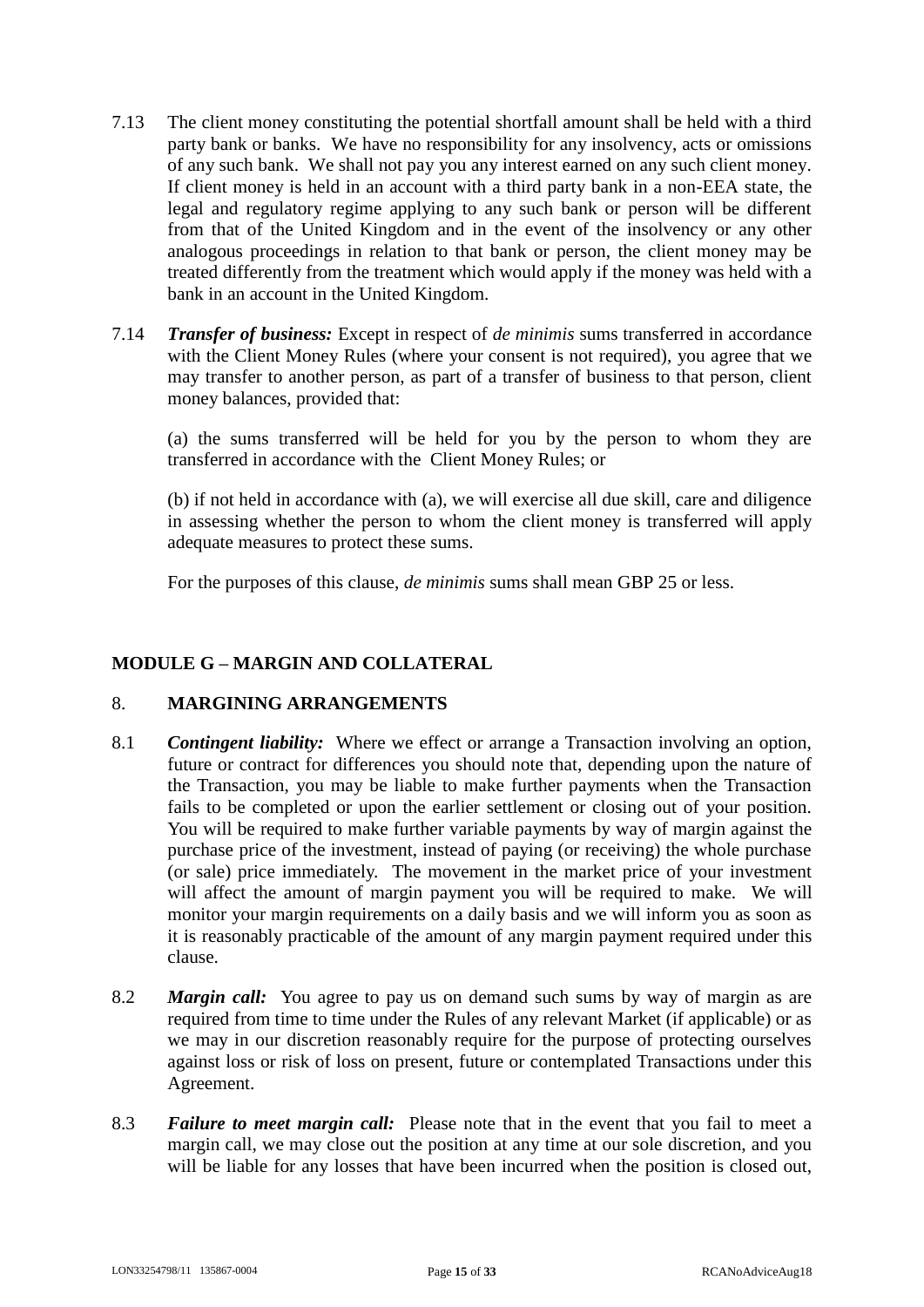even if these are greater than those existing at the point when you failed to meet the margin call.

- 8.4 *Form of margin:* Unless otherwise agreed, margin must be paid in cash. The currency of the cash margin you pay to us shall be the currency of the relevant underlying Transaction (if applicable), although we may in our discretion decide to accept payments of cash margin in other currencies from time to time.
- 8.5 *Right of Retention:* If there is an Event of Default or this Agreement terminates, we will not be obliged to repay any cash margin for so long as it is required under the Rules of any relevant Market or to the extent that you owe, or may owe, Obligations to us. In determining the amounts of cash margin, your Obligations, and our obligations to you, we may apply such methodology (including judgements as to the future movement of markets and values) as we consider appropriate, consistent with Applicable Regulations.
- 8.6 *Set-off upon default or termination:* If there is an Event of Default or this Agreement terminates, we may set off the balance of cash margin owed by us to you against your Obligations (as reasonably valued by us) as they become due and payable to us and we shall be obliged to pay to you (or entitled to claim from you, as appropriate) only the net balance after all Obligations have been taken into account. The net balance, if any, payable between us following such set-off, shall take into account the Liquidation Amount payable under the Netting Module of this Agreement.
- 8.7 *Negative pledge:* You undertake neither to create nor to have outstanding any security interest whatsoever over, nor to agree to assign or transfer, any of the cash or non-cash margin transferred to us, except a lien routinely imposed on all securities in a clearing system in which such securities may be held.
- 8.8 *Non-cash margin*: Where we agree to accept non-cash collateral, it must be in a form acceptable to us. The value of the non-cash collateral and the proportion of that value to be taken into account for margin purposes shall be determined by us in our absolute discretion.
- 8.9 *Security interest:* As a continuing security for the performance of the Secured Obligations under or pursuant to this Agreement, you grant to us, with full title guarantee, a first fixed security interest in all non-cash margin now or in the future provided by you to us or to our order or under our direction or control or that of a Market or otherwise standing to the credit of your account under this Agreement or otherwise held by us or our Associates or our nominees on your behalf.
- 8.10 *Further assurance:* You agree to execute such further documents and to take such further steps as we may reasonably require to perfect our security interest over, be registered as owner of or obtain legal title to the margin, secure further the Secured Obligations, enable us to exercise our rights or to satisfy any market requirement.
- 8.11 *Substitution:* You may not withdraw or substitute any property subject to our security interest without our consent.
- 8.12 *Power to charge:* You agree that we may, to the extent that any of the margin constitutes "financial collateral" and this Agreement and your obligations hereunder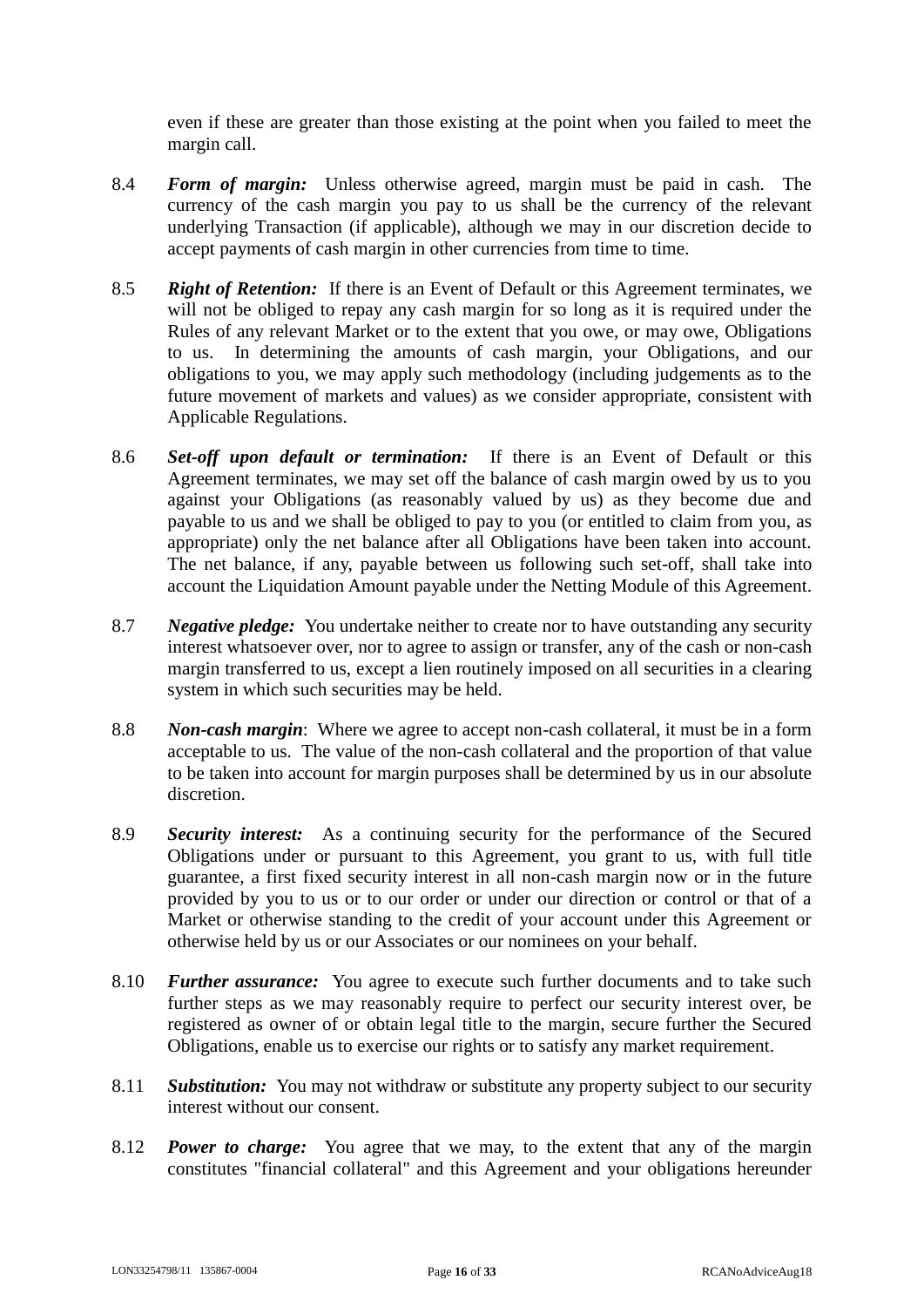constitute a "security financial collateral arrangement" (in each case as defined in, and for the purposes of, the Financial Collateral Arrangements (No. 2) Regulations 2003 (SI 2003 No. 3226) (the "**Regulations**")), free of any adverse interest of yours or any other person, grant a security interest over margin provided by you to cover any of our obligations to an intermediate broker or Market, including obligations owed by virtue of the positions held by us or other of our clients.

- 8.13 *Power of sale:* If an Event of Default occurs, we may exercise the power to sell all or any part of the margin. The restrictions contained in Sections 93 and 103 of the Law of Property Act 1925 shall not apply to this Agreement or to any exercise by us of our rights to consolidate mortgages or our power of sale. We shall be entitled to apply the proceeds of sale or other disposal in paying the costs of such sale or other disposal and in or towards satisfaction of the Secured Obligations.
- 8.14 *Power of appropriation:* To the extent that any of the margin constitutes "financial collateral" and this Agreement and your obligations hereunder constitute a "security financial collateral arrangement" under the Regulations, we shall have the right to appropriate all or any part of such financial collateral in or towards discharge of the Secured Obligations. For this purpose, you agree that the value of such financial collateral so appropriated shall be the amount of the margin, together with any accrued but unposted interest, at the time the right of appropriation is exercised. The parties further agree that the method of valuation provided for in this Agreement shall constitute a commercially reasonable method of valuation for the purposes of the Regulations.
- 8.15 *Rehypothecation*: You agree and authorise us to borrow, lend, appropriate, dispose of or otherwise use for our own purposes, from time to time, all non-cash margin accepted by us from you and, to the extent that we do, we both acknowledge that the relevant non-cash margin will be transferred to a proprietary account belonging to us (or to any other account selected by us from time to time) by way of absolute transfer and such margin will become the absolute property of ours (or that of our transferee) free from any security interest under this Agreement and from any equity, right, title or interest of yours. Upon any such rehypothecation by us you will have a right against us for the delivery of property, cash, or securities of an identical type, nominal value, description and amount to the rehypothecated non-cash margin, which, upon being delivered back to you, will become subject to the provisions of this Agreement. We agree to credit to you, as soon as reasonably practicable following receipt by us, and as applicable, a sum of money or property equivalent to (and in the same currency as) the type and amount of income (including interest, dividends or other distributions whatsoever with respect to the non-cash margin) that would be received by you in respect of such non-cash margin assuming that such non-cash margin was not rehypothecated by us and was retained by you on the date on which such income was paid.
- 8.16 *Lien:* In addition and without prejudice to any rights to which we may be entitled under this Agreement or any Applicable Regulations, we shall have a general lien on all property held by us or our Associates or our nominees on your behalf until the satisfaction of the Secured Obligations.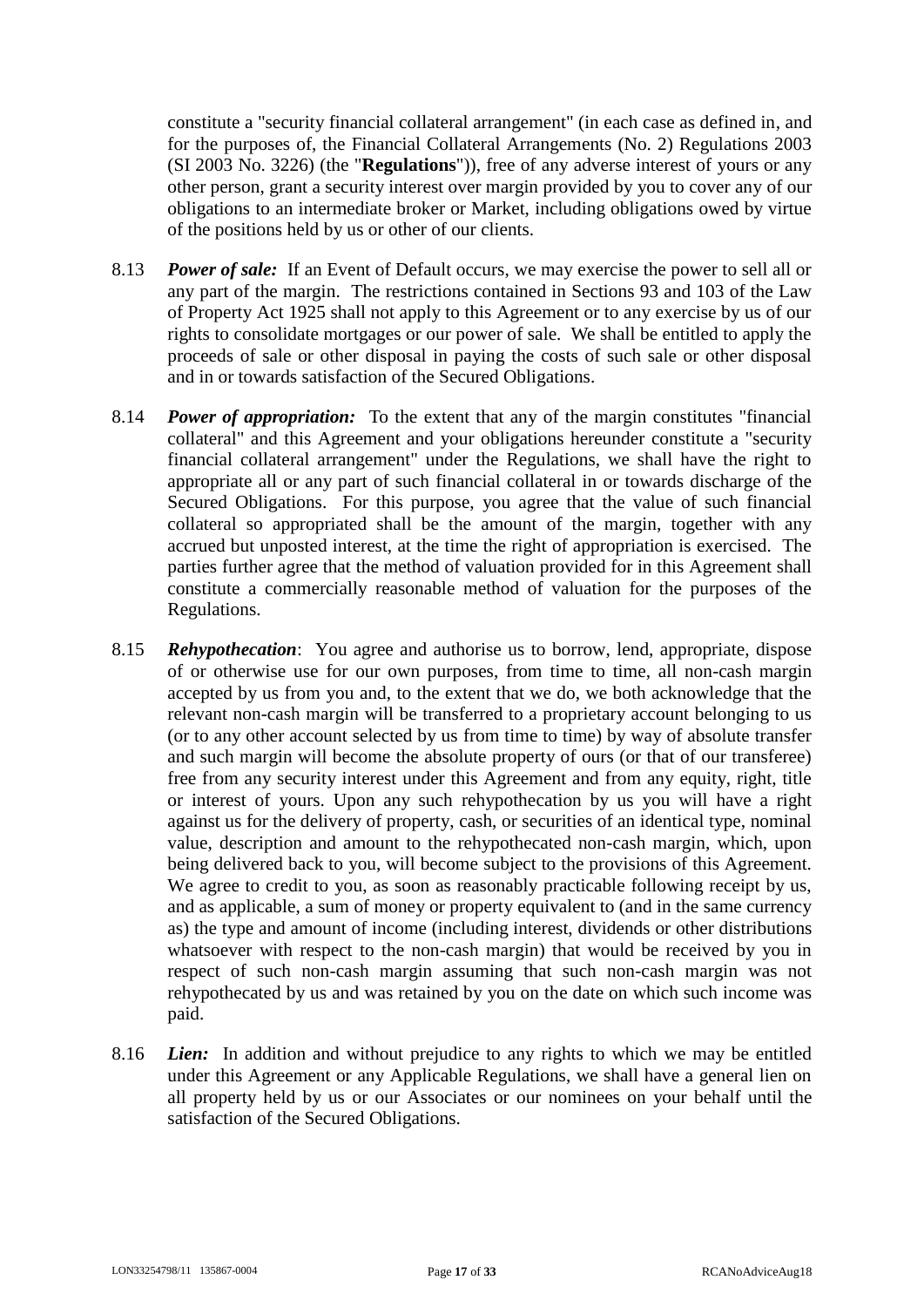### **MODULE H – REPRESENTATIONS**

#### 9. **REPRESENTATIONS, WARRANTIES AND COVENANTS**

- 9.1 *Representations and warranties:* You represent and warrant to us on the date this Agreement comes into effect and as of the date of each Transaction that:
	- (a) If you are an individual, you have reached the age of 18 years or over and have full capacity to enter into this Agreement;
	- (b) you have all necessary authority, powers, consents, licences and authorisations and have taken all necessary action to enable you lawfully to enter into and perform this Agreement and each Transaction and to grant the security interests and powers referred to in this Agreement;
	- (c) the persons entering into this Agreement and each Transaction on your behalf have been duly authorised to do so;
	- (d) this Agreement, each Transaction and the obligations created under them both are binding upon you and enforceable against you in accordance with their terms (subject to applicable principles of equity) and do not and will not violate the terms of any regulation, order, charge or agreement by which you are bound;
	- (e) you act as principal and sole beneficial owner (but not as trustee) in entering into this Agreement and each Transaction;
	- (f) any information which you provide or have provided to us in respect of your financial position, domicile or other matters is accurate and not misleading in any material respect;
	- (g) you are willing and financially able to sustain a total loss of funds resulting from Transactions and trading in such Transactions is a suitable investment vehicle for you; and
	- (h) except as otherwise agreed by us, you are the sole beneficial owner of all margin you transfer under this Agreement, free and clear of any security interest whatsoever other than a lien routinely imposed on all securities in a clearing system in which such securities may be held or imposed by a third party custodian or other similar institution.
- 9.2 *Covenants:* You covenant to us that:
	- (a) you will at all times obtain and comply, and do all that is necessary to maintain in full force and effect, all authority, powers, consents, licences and authorisations referred to in this clause;
	- (b) you are willing and able, upon request, to provide us with information in respect of your financial position, domicile or other matters;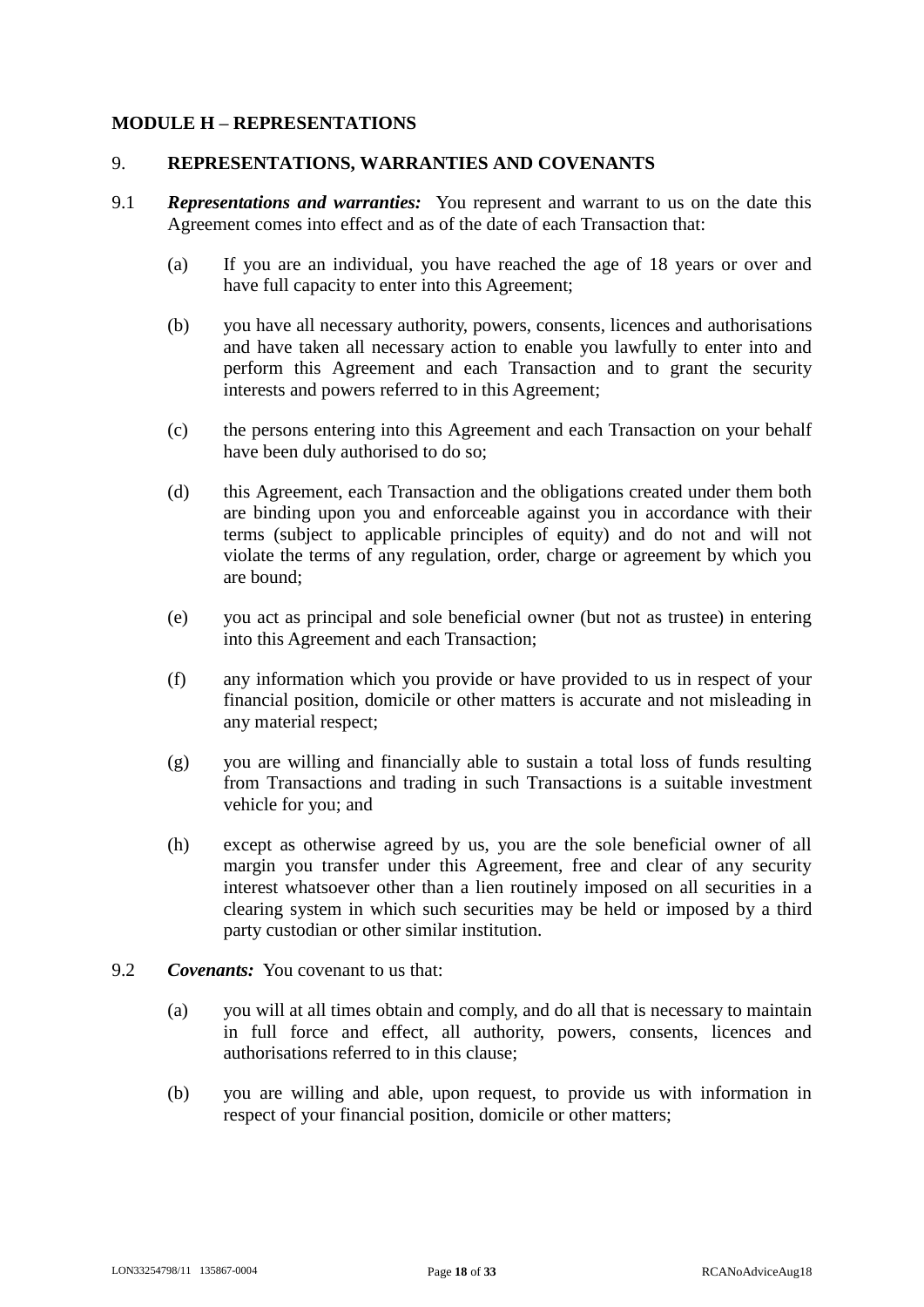- (c) you will promptly notify us of the occurrence of any Event of Default or of any event that may become an Event of Default with respect to yourself or any Credit Support Provider;
- (d) you will (i) comply with all Applicable Regulations in relation to this Agreement and any Transaction, so far as they are applicable to you; and (ii) use all reasonable steps to comply with all Applicable Regulations in relation to this Agreement and each Transaction, where such Applicable Regulations do not apply to you but your cooperation is needed to help us comply with our obligations;
- (e) you will not send orders or otherwise take any action that could create a false impression of the demand or value for a financial instrument, or send orders which you have reason to believe are in breach of Applicable Regulations. You shall observe the standard of behaviour reasonably expected of persons in your position and not take any step which would cause us to fail to observe the standard of behaviour reasonably expected of persons in our position; and
- (f) upon demand, you will provide us with such information as we may reasonably require to evidence the matters referred to in this clause or to comply with any Applicable Regulations.

# **MODULE I – DEFAULT, NETTING AND TERMINATION**

#### 10. **EVENTS OF DEFAULT**

- <span id="page-18-3"></span><span id="page-18-2"></span><span id="page-18-1"></span><span id="page-18-0"></span>10.1 *Events of Default:* The following shall constitute Events of Default:
	- (a) you fail to make any payment when due under this Agreement or to make or take delivery of any property when due under, or to observe or perform any other provision of this Agreement and such failure continues for two Business Days after notice of non-performance has been given by the Non-Defaulting Party to the Defaulting Party;
	- (b) you commence a voluntary case or other procedure seeking or proposing liquidation, reorganisation, an arrangement or composition, a freeze or moratorium, or other similar relief with respect to you or your debts under any bankruptcy, insolvency, regulatory, supervisory or similar law (including any corporate or other law with potential application to you, if insolvent), or seeking the appointment of a trustee, receiver, liquidator, conservator, administrator, custodian or other similar official (each a "**Custodian**") of you or any substantial part of your assets, or if you take any corporate action to authorise any of the foregoing, and in the case of a reorganisation, arrangement or composition, we do not consent to the proposals;
	- (c) an involuntary case or other procedure is commenced against you seeking or proposing liquidation, reorganisation, an arrangement or composition, a freeze or moratorium, or other similar relief with respect to you or your debts under any bankruptcy, insolvency, regulatory, supervisory or similar law (including any corporate or other law with potential application to you, if insolvent) or seeking the appointment of a Custodian of you or any substantial part of your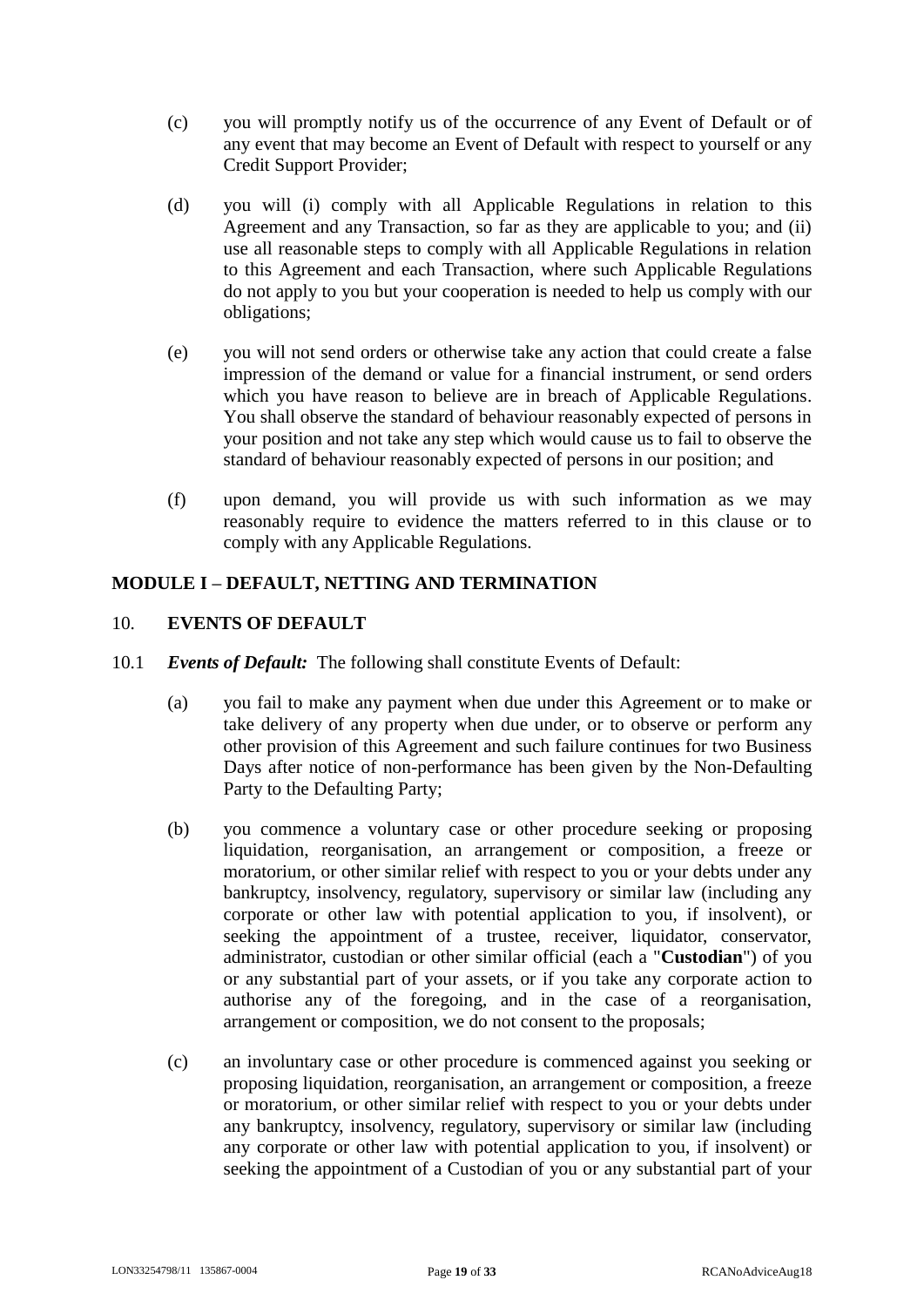assets and such involuntary case or other procedure either (a) has not been dismissed within five days of its institution or presentation or (b) has been dismissed within such period but solely on the grounds of an insufficiency of assets to cover the costs of such case or other procedure;

- <span id="page-19-0"></span>(d) you die, become of unsound mind, are unable to pay your debts as they fall due or are bankrupt or insolvent, as defined under any bankruptcy or insolvency law applicable to you; or any indebtedness of yours is not paid on the due date therefore, or becomes capable at any time of being declared, due and payable under agreements or instruments evidencing such indebtedness before it would otherwise have been due and payable, or any suit, action or other proceedings relating to this Agreement are commenced for any execution, any attachment or garnishment, or distress against, or an encumbrancer takes possession of, the whole or any part of your property, undertaking or assets (tangible and intangible);
- (e) you or any Credit Support Provider (or any Custodian acting on behalf of either of you or a Credit Support Provider) disaffirms, disclaims or repudiates any obligation under this Agreement or any guarantee, hypothecation agreement, margin or security agreement or document, or any other document containing an obligation of a third party ("**Credit Support Provider**"), or of you, in favour of us supporting any of your obligations under this Agreement (each a "**Credit Support Document**");
- (f) any representation or warranty made or given or deemed made or given by you under this Agreement or any Credit Support Document proves to have been false or misleading in any material respect as at the time it was made or given or deemed made or given;
- (g) (i) any Credit Support Provider fails, or you yourself fail to comply with or perform any agreement or obligation to be complied with or performed by you or it in accordance with the applicable Credit Support Document; (ii) any Credit Support Document expires or ceases to be in full force and effect prior to the satisfaction of all your obligations under this Agreement, unless we have agreed in writing that this shall not be an Event of Default; (iii) any representation or warranty made or given or deemed made or given by any Credit Support Provider pursuant to any Credit Support Document proves to have been false or misleading in any material respect as at the time it was made or given or deemed made or given; or (iv) any event referred to in paragraphs [\(b\)t](#page-18-0)o [\(d\)o](#page-19-0)r [\(h\)o](#page-19-1)f this sub-clause occurs in respect of any Credit Support Provider;
- <span id="page-19-1"></span>(h) you are dissolved, or, if your capacity or existence is dependent upon a record in a formal register, the registration is removed or ends, or any procedure is commenced seeking or proposing your dissolution, removal from such a register, or the ending of such a registration;
- (i) where you or your Credit Support Provider is a partnership, any of the events referred to in paragraphs [\(b\)t](#page-18-0)o [\(d\)](#page-19-0) or [\(h\)o](#page-19-1)f sub-clause [10.1](#page-18-1) of this clause occurs in respect of one or more of your or its partners;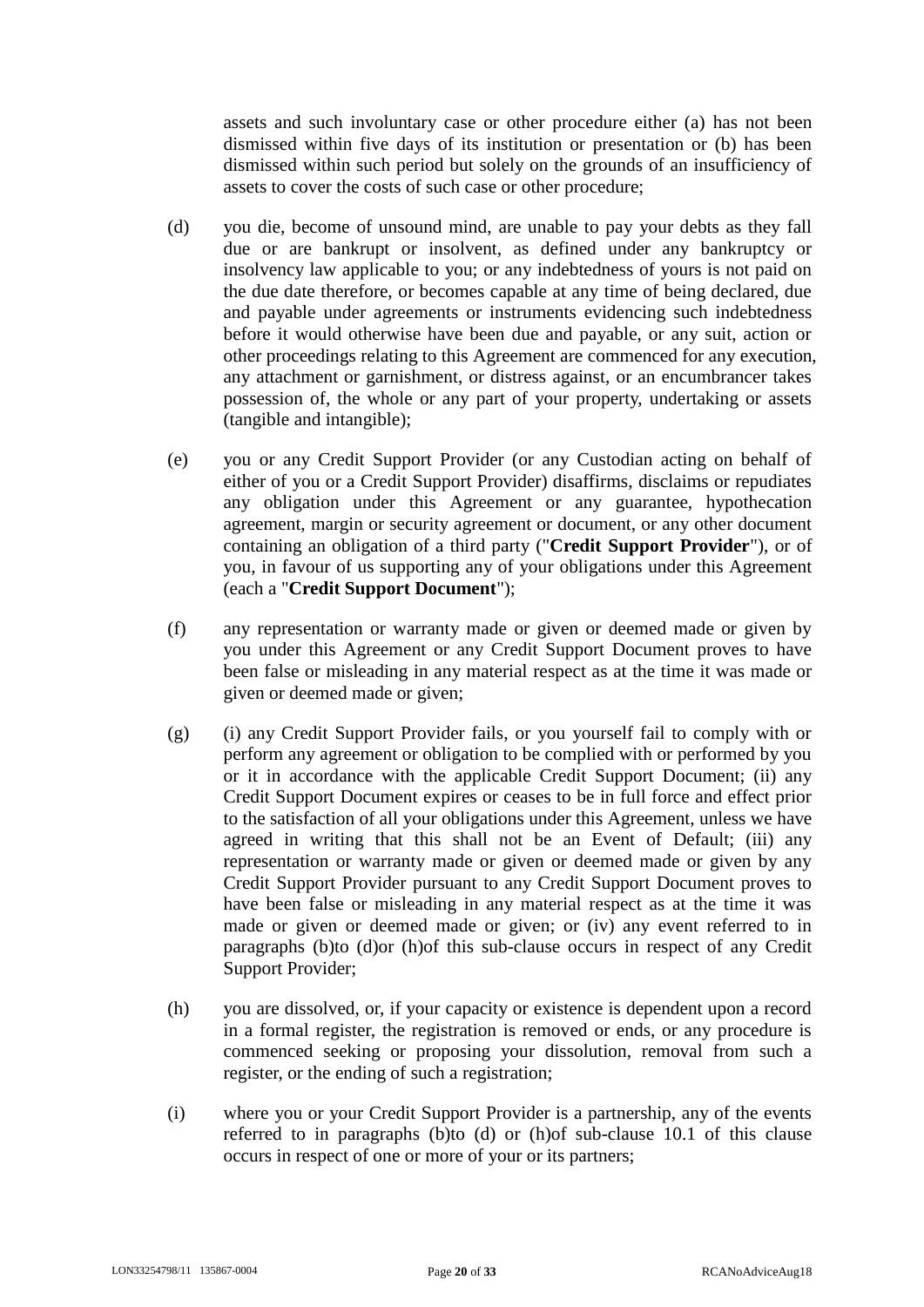- (j) we consider it necessary or desirable to prevent what we consider is or might be a violation of any Applicable Regulation or good standard of market practice;
- (k) we consider it necessary or desirable for our own protection or any action is taken or event occurs which we consider might have a material adverse effect upon your ability to perform any of your obligations under this Agreement;
- <span id="page-20-1"></span>(l) any event of default (however described) occurs in relation to you under any other agreement between us which you are a party to or any other event specified for these purposes in the Individually Agreed Terms Schedule or otherwise occurs.

#### 11. **NETTING**

- 11.1 *Rights on Default*: On the occurrence of an Event of Default, we may exercise our rights under this clause, except that, if so specified by us in the Individually Agreed Terms Schedule attached to this Agreement or otherwise, in the case of the occurrence of any Event of Default specified in paragraphs [\(b\)](#page-18-0) or [\(c\)](#page-18-2) of the definition of Events of Default (each a "**Bankruptcy Default**"), the automatic termination provision of this clause shall apply.
- 11.2 *Liquidation Date:* Subject to the following sub-clause, at any time following the occurrence of an Event of Default, we may, by notice to you, specify a date (the "**Liquidation Date**") for the termination and liquidation of Netting Transactions in accordance with this clause.
- 11.3 *Automatic termination:* Where so specified in the Individually Agreed Terms Schedule, the date of the occurrence of any Bankruptcy Default shall automatically constitute a Liquidation Date without the need for any notice by us and the provisions of the following sub-clauses shall then apply.
- <span id="page-20-0"></span>11.4 *Calculation of Liquidation Amount:* Upon the occurrence of a Liquidation Date:
	- (a) neither of us shall be obliged to make any further payments or deliveries under any Netting Transactions which would, but for this clause, have fallen due for performance on or after the Liquidation Date and such obligations shall be satisfied by settlement (whether by payment, set-off or otherwise) of the Liquidation Amount;
	- (b) we shall (on, or as soon as reasonably practicable after, the Liquidation Date) determine (discounting if appropriate), in respect of each Netting Transaction referred to in paragraph [\(a\)](#page-20-0) the total cost, loss or, as the case may be, gain, in each case expressed in the Base Currency specified by us as such in the Individually Agreed Terms Schedule or otherwise in writing or, failing any such specification, the lawful Currency of the United Kingdom (and, if appropriate, including any loss of bargain, cost of funding or, without duplication, cost, loss or, as the case may be, gain, as a result of the termination, liquidation, obtaining, performing or re-establishing of any hedge or related trading position) as a result of the termination, pursuant to this Agreement, of each payment or delivery which would otherwise have been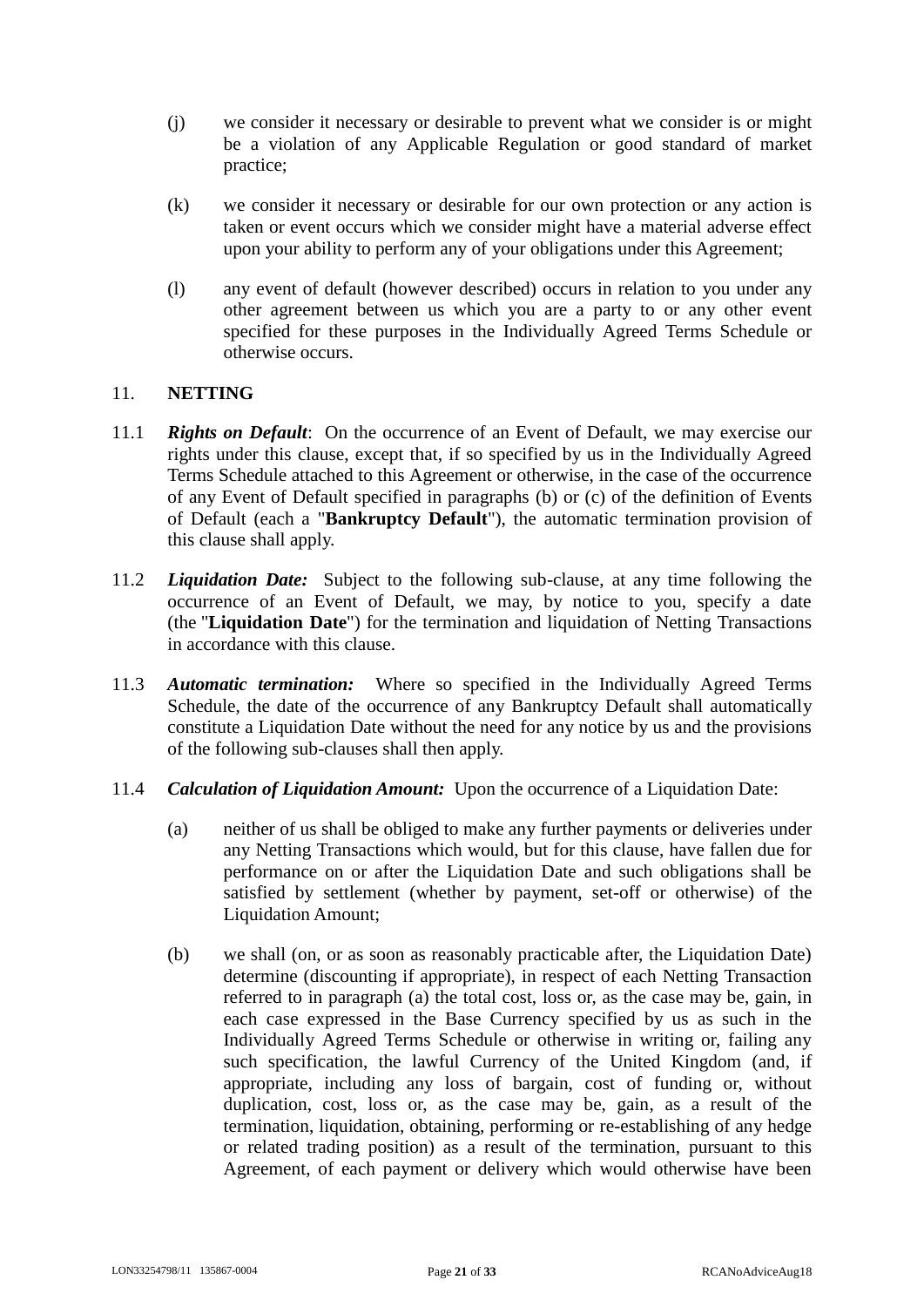required to be made under such Netting Transaction (assuming satisfaction of each applicable condition precedent and having due regard, if appropriate, to such market quotations published on, or official settlement prices set by the relevant Market as may be available on, or immediately preceding, the date of calculation); and

- (c) we shall treat each cost or loss to us, determined as above, as a positive amount and each gain by us, so determined, as a negative amount and aggregate all of such amounts to produce a single, net positive or negative amount, denominated in the Base Currency (the "**Liquidation Amount**").
- 11.5 *Payer:* If the Liquidation Amount determined pursuant to this clause is a positive amount, you shall pay it to us and if it is a negative amount, we shall pay it to you. We shall notify you of the Liquidation Amount, and by whom it is payable, immediately after the calculation of such amount.
- <span id="page-21-0"></span>11.6 *Other transactions:* Where termination and liquidation occurs in accordance with this clause, we shall also be entitled, at our discretion, to terminate and liquidate, in accordance with the provisions of this clause, any other transactions entered into between us which are then outstanding.
- 11.7 *Payment:* The Liquidation Amount shall be paid in the Base Currency by the close of business on the Business Day following the completion of the termination and liquidation under this clause (converted as required by applicable law into any other currency, any costs of such conversion to be borne by you, and (if applicable) deducted from any payment to you). Any Liquidation Amount not paid on the due date shall be treated as an unpaid such amount and bear interest, at the average rate at which overnight deposits in the currency of such payment are offered by major banks in the London interbank market as of 11.00 am (London time) (or, if no such rate is available, at such reasonable rate as we may select) one 1% per annum for each day for which such amount remains unpaid
- 11.8 *Payments:* Unless a Liquidation Date has occurred or has been effectively set, we shall not be obliged to make any payment or delivery scheduled to be made by us under a Netting Transaction for as long as an Event of Default or any event which may become (with the passage of time, the giving of notice, the making of any determination hereunder, or any combination thereof) an Event of Default with respect to you has occurred and is continuing.
- 11.9 *Additional rights:* Our rights under this clause shall be in addition to, and not in limitation or exclusion of, any other rights which we may have (whether by agreement, operation of law or otherwise).
- 11.10 *Application of netting to Netting Transactions:* Subject to the Individually Agreed Terms Schedule, this clause applies to each Netting Transaction entered into or outstanding between us on or after the date this Agreement takes effect.
- 11.11 *Single agreement:* This Agreement, the particular terms applicable to each Netting Transaction, and all amendments to any of them shall together constitute a single agreement between us. We both acknowledge that all Netting Transactions entered into on or after the date this Agreement takes effect are entered into in reliance upon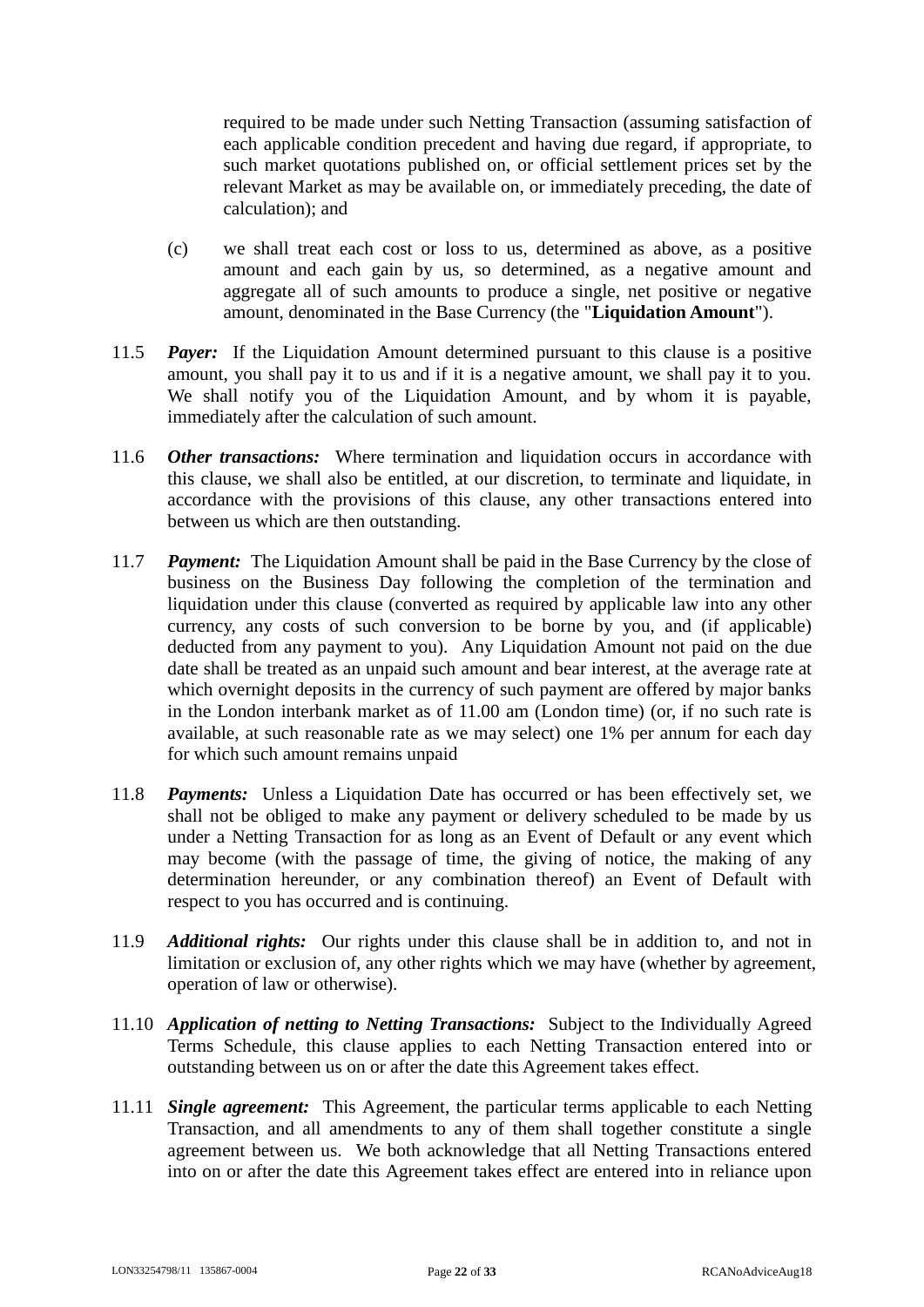the fact that the Agreement and all such terms constitute a single agreement between us.

11.12 *Other agreements:* Subject to sub-clause [11.6](#page-21-0) of this clause, the provisions of this clause shall not apply to any Transaction which is subject to liquidation and termination under another agreement. However, any sum resulting from a liquidation and termination under another agreement may be set-off against the Liquidation Amount.

# 12. **RIGHTS ON DEFAULT**

- 12.1 *Default:* On an Event of Default or at any time after we have determined, in our absolute discretion, that you have not performed (or we reasonably believe that you will not be able or willing in the future to perform) any of your obligations to us, in addition to any rights under the Netting Clause we shall be entitled without prior notice to you:
	- (a) instead of returning to you investments equivalent to those credited to your account, to pay to you the fair market value of such investments at the time we exercise such right, and/or
	- (b) to sell such of your investments as are in our possession or in the possession of any nominee or third party appointed under or pursuant to this Agreement, in each case as we may in our absolute discretion select or and upon such terms as we may in our absolute discretion think fit (without being responsible for any loss or diminution in price) in order to realise funds sufficient to cover any amount due by you hereunder, and/or
	- (c) to close out, replace or reverse any Transaction, buy, sell, borrow or lend or enter into any other Transaction or take, or refrain from taking, such other action at such time or times and in such manner as, at our sole discretion, we consider necessary or appropriate to cover, reduce or eliminate our loss or liability under or in respect of any of your contracts, positions or commitments, and/or
	- (d) to terminate this Agreement immediately.

# 13. **TERMINATION WITHOUT DEFAULT**

13.1 *Termination:* Unless required by Applicable Regulations, either party may terminate this Agreement (and the relationship between us) by giving ten days written notice of termination to the other.

Upon terminating this Agreement, all amounts payable by you to us will become immediately due and payable including (but without limitation):

- (a) all outstanding fees, charges and commissions; and
- (b) any dealing expenses incurred by terminating this Agreement; and
- (c) any losses and expenses realised in closing out any Transactions or settling or concluding outstanding obligations incurred by us on your behalf.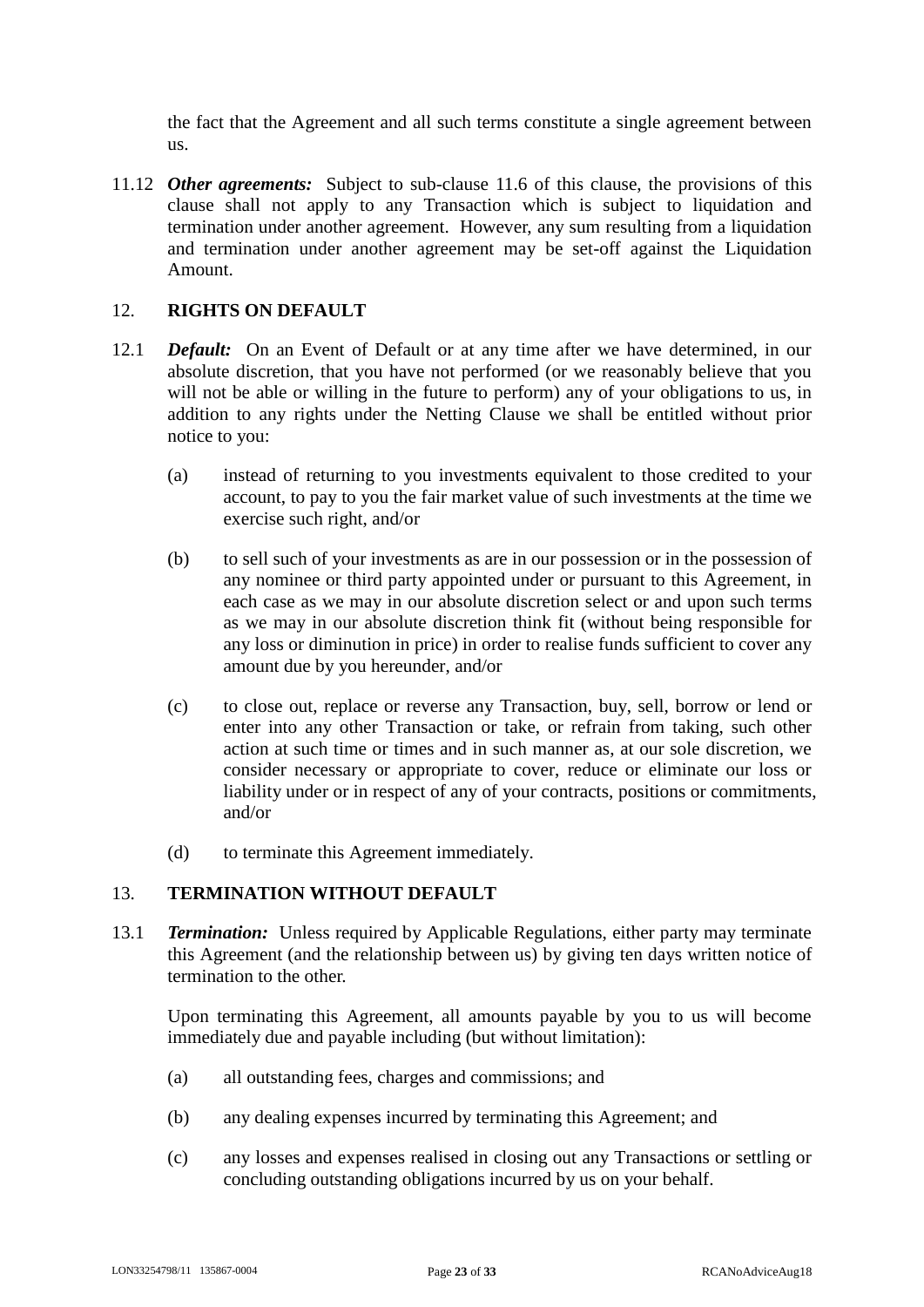# **MODULE J – INDEMNITIES AND LIMITATION OF LIABILITY**

#### 14. **EXCLUSIONS, LIMITATIONS AND INDEMNITY**

- 14.1 *General Exclusion:* Neither we nor our directors, officers, employees, or agents shall be liable for any losses, damages, costs or expenses, whether arising out of negligence, breach of contract, misrepresentation or otherwise, incurred or suffered by you under this Agreement (including any Transaction or where we have declined to enter into a proposed Transaction) unless such loss is a reasonably foreseeable consequence and arises directly from our or their respective gross negligence, wilful default or fraud. In no circumstance, shall we have liability for losses suffered by you or any third party for any special or consequential damage, loss of profits, loss of goodwill or loss of business opportunity arising under or in connection with this Agreement, whether arising out of negligence, breach of contract, misrepresentation or otherwise. Nothing in this Agreement will limit our liability for death or personal injury resulting from our negligence.
- 14.2 *Adverse implications of Transactions:* Without limitation, we do not accept liability for any adverse tax, accounting or other implications of any Transaction whatsoever.
- 14.3 *Changes in the market:* Without limitation, we do not accept any liability by reason of any delay or change in market conditions before any particular Transaction is effected.
- 14.4 *Limitation of Liability:* We shall not be liable to you for any partial or nonperformance of our obligations hereunder by reason of any cause beyond our reasonable control, including without limitation any breakdown, delay, malfunction or failure of transmission, communication or computer facilities, industrial action, act of terrorism, act of God, acts and regulations of any governmental or supra national bodies or authorities or the failure by the relevant intermediate broker or agent, agent or principal of our custodian, sub-custodian, dealer, Market, clearing house or regulatory or self-regulatory organisation, for any reason, to perform its obligations. Nothing in this Agreement will exclude or restrict any duty or liability we may have to you under the regulatory system (as defined in the FCA Rules), which may not be excluded or restricted thereunder.
- 14.5 *Entire Agreement:* You acknowledge that you have not relied on or been induced to enter into this Agreement by a representation other than those expressly set out in this Agreement. We will not be liable to you (in equity, contract or tort under the Misrepresentation Act 1967) for a representation that is not set out in this Agreement and that is not fraudulent.
- 14.6 *Indemnity:* You shall pay to us such sums as we may from time to time require in or towards satisfaction of any debit balance on any of your accounts with us and, on a full indemnity basis, any losses, liabilities, costs or expenses (including legal fees), taxes, imposts and levies which we may incur or be subjected to with respect to any of your accounts or any Transaction or any matching Transaction on a Market or with an intermediate broker or as a result of any misrepresentation by you or any violation by you of your obligations under this Agreement (including any Transaction) or by the enforcement of our rights.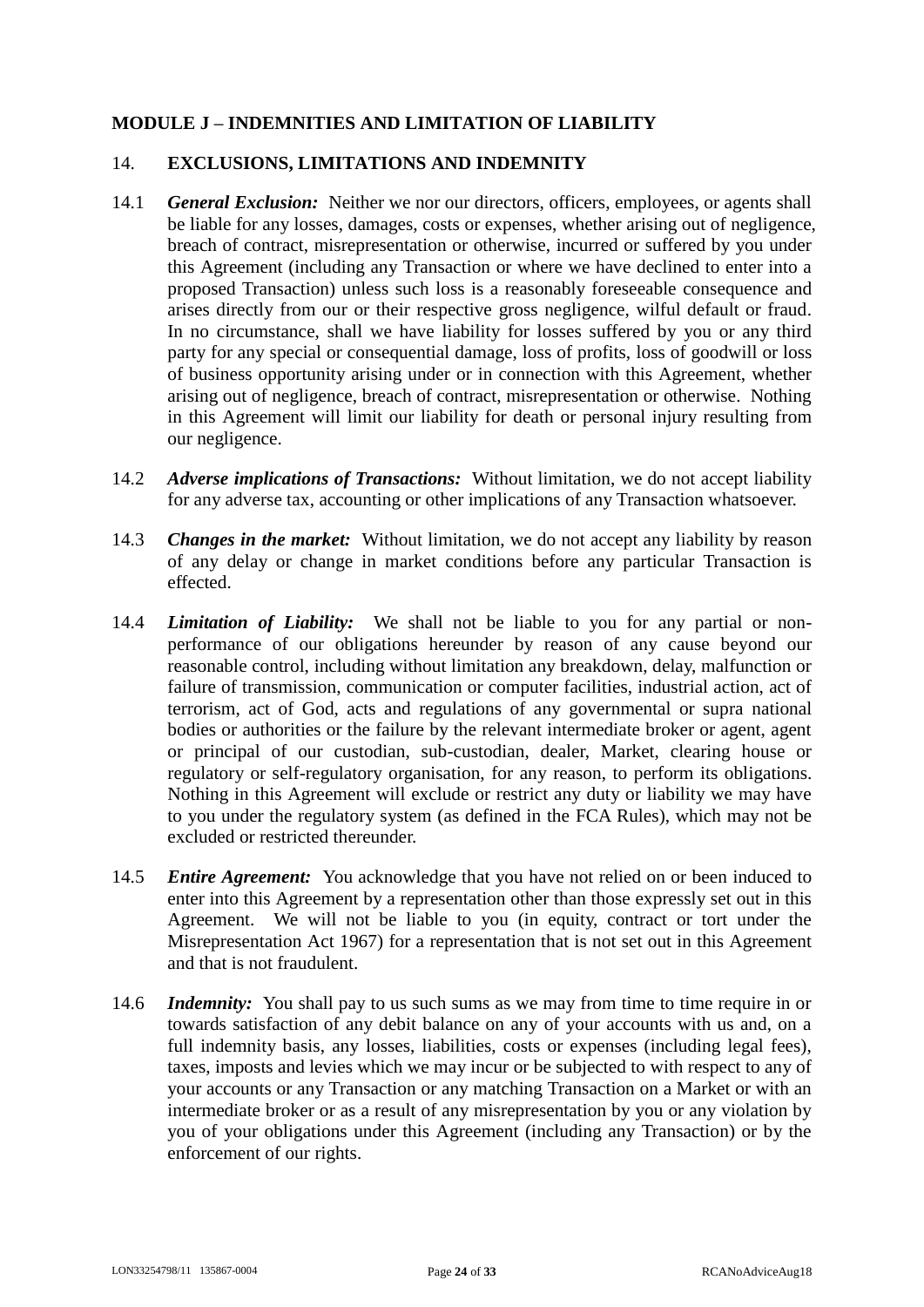# **MODULE K – MISCELLANEOUS AND GOVERNING LAW**

#### 15. **MISCELLANEOUS**

- 15.1 *Amendments:* We have the right to amend the terms of this Agreement. If we make any change to this Agreement, we will give at least ten Business Days written notice to you. Such amendment will become effective on the date specified in the notice except that any change which we specify to be a material change will not take effect until specifically agreed to by you in writing. Unless otherwise agreed, an amendment will not affect any outstanding order or Transaction or any legal rights or obligations which may already have arisen.
- 15.2 *Surviving Terms*: Outstanding rights and obligations (in particular relating to the Netting Module, the Indemnities and Limitation of Liability Module and the Miscellaneous and Governing Law Module) and Transactions shall survive the termination of this Agreement, and shall continue to be governed by its provisions and the particular clauses agreed between us in relation to such Transactions until all obligations have been fully performed.
- 15.3 *Notices:* Unless otherwise agreed, all notices, instructions and other communications to be given by us under this Agreement shall be given to the address or fax number provided by you to us. Likewise, all notices, instructions and other communications to be given by you under this Agreement shall be given to the address or fax number (in the Individually Agreed Terms Schedule) and/or by notice in writing by either party. You will notify us of any change of your address in accordance with this clause.
- 15.4 *Electronic Communications:* Subject to Applicable Regulations, any communication between us using electronic signatures shall be binding as if it were in writing. Orders or instructions given to you via e-mail or other electronic means will constitute evidence of the orders or instructions given. Your communications with us will be recorded. A copy of the record will be available on request for a period of five years and, where requested by the FCA or other relevant regulatory authority, for a period of up to seven years.
- 15.5 *Recording of calls:* If you give us execution or trade instructions by telephone, your conversation may be recorded. We may record telephone conversations without use of a warning tone to ensure that the material terms of the Transaction, and any other material information relating to the Transaction is promptly and accurately recorded. Such records will be our sole property and accepted by you as evidence of the orders or instructions given. A copy of the recording will be available on request for a period of five years and, where requested by the FCA or other relevant regulatory authority, for a period of up to seven years.
- 15.6 *Our records:* Our records, unless shown to be wrong, will be evidence of your dealings with us in connection with our services. You will not object to the admission of our records as evidence in any legal proceedings because such records are not originals, are not in writing or are documents produced by a computer. You will not rely on us to comply with your record keeping obligations, although records may be made available to you on request at our absolute discretion. We reserve the right to charge for regeneration of historic records.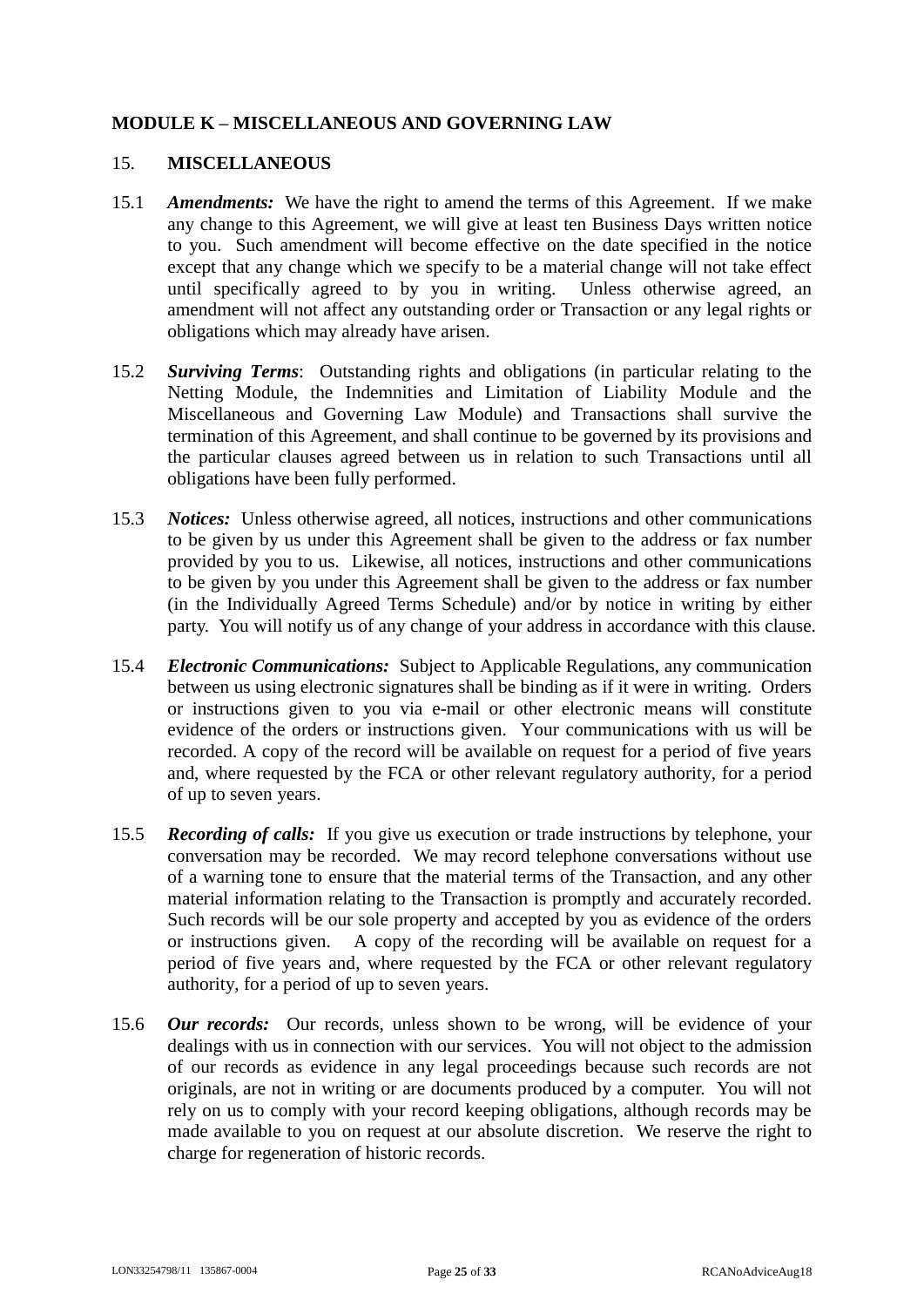- 15.7 *Your records:* You agree to keep adequate records in accordance with Applicable Regulations to demonstrate the nature of orders submitted and the time at which such orders are submitted.
- 15.8 *Investor Protection Schemes:* We are a member of the Financial Services Compensation Scheme (the "**Scheme**") in the United Kingdom. The Scheme is only available to certain types of claimants and claims. Payments to eligible claimants under the Scheme will vary depending on the type of protected claim (for example deposits or investments) the claimants hold with respect to the relevant institution. Payments under the Scheme in respect of investments are subject to a maximum payment to any eligible investor of GBP 50,000. Payments under the scheme in respect of deposits are subject to a maximum payment to any eligible depositor of GBP 85,000. Further details of the Scheme are available on request or at the Scheme's official website at www.fscs.org.uk.
- 15.9 *Complaints procedure:* We are obliged to put in place internal procedures for handling complaints fairly and promptly. You may submit a complaint to us, for example by letter, telephone, e-mail, or in person. We will send you a written acknowledgement of your complaint promptly following receipt, enclosing details of our complaints procedures, including when and how you may be able to refer your complaint to the Financial Ombudsman Service. Please contact us if you would like further details regarding our complaints procedures.
- 15.10 *Third Party Rights:* This Agreement shall be for the benefit of and binding upon us both and our respective successors and assigns. You shall not assign, charge or otherwise transfer or purport to assign, charge or otherwise transfer your rights or obligations under this Agreement or any interest in this Agreement, without our prior written consent, and any purported assignment, charge or transfer in violation of this clause shall be void. A person who is not a party to this Agreement has no right under the Contracts (Rights of Third Parties) Act 1999.
- 15.11 *Time of essence:* Time shall be of the essence in respect of all obligations of yours under this Agreement (including any Transaction).
- 15.12 *Joint and several liability:* If you are a partnership, or otherwise comprise more than one person, your liability under this agreement shall be joint and several. In the event of the death, bankruptcy, winding up or dissolution of any one or more of such persons, the (but without prejudice to the above or our rights in respect of such person and his successors) the obligations and rights of all other such persons under this Agreement shall continue in full force and effect.
- 15.13 *Rights and remedies:* The rights and remedies provided under this Agreement are cumulative and not exclusive of those provided by law. We shall be under no obligation to exercise any right or remedy either at all or in a manner or at a time beneficial to you. No failure by us to exercise or delay by us in exercising any of our rights under this Agreement (including any Transaction) or otherwise shall operate as a waiver of those or any other rights or remedies. No single or partial exercise of a right or remedy shall prevent further exercise of that right or remedy or the exercise of another right or remedy.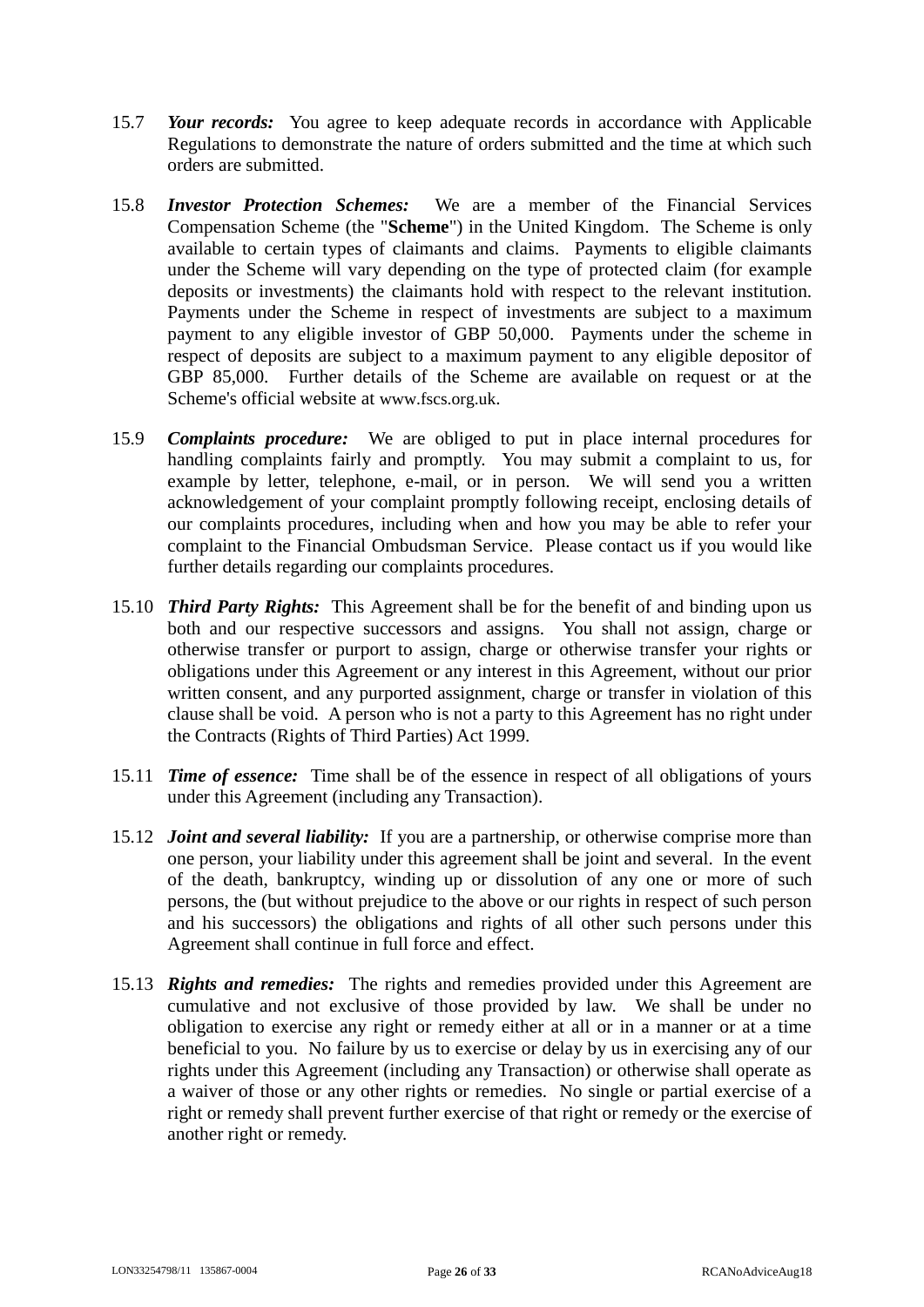- 15.14 *Set-off:* Without prejudice to any other rights to which we may be entitled, we may at any time and without notice to you set off any amount (whether actual or contingent, present or future) owed by you to us against any amount (whether actual or contingent, present or future) owed by us to you. For these purposes, we may ascribe a commercially reasonable value to any amount which is contingent or which for any other reason is unascertained.
- 15.15 *Partial invalidity:* If, at any time, any provision of this Agreement is or becomes illegal, invalid or unenforceable in any respect under the law of any jurisdiction, neither the legality, validity or enforceability of the remaining provisions of this Agreement nor the legality, validity or enforceability of such provision under the law of any other jurisdiction shall in any way be affected or impaired.

# 16. **GOVERNING LAW AND JURISDICTION**

- 16.1 *Governing law:* A Transaction which is subject to the Rules of a Market shall be governed by the law applicable to it under those Rules. Subject thereto, this Agreement and all non-contractual obligations and other matters arising from it or in connection with it shall be governed by and construed in accordance with English law.
- 16.2 *Law applicable to relationship prior to the conclusion of the Agreement*: The law applicable to the relationship between us prior to the conclusion of this Agreement is English law.
- 16.3 *Jurisdiction:* Each of the parties irrevocably:
	- (a) agrees for our benefit that the courts of England shall have exclusive jurisdiction to settle any suit, action or other proceedings of no matter what legal nature including contractual and non-contractual claims and claims based on fraud relating to i) this Agreement ii) your account and iii) all other legal relationships between you and us created by or arising from this Agreement (together "**Proceedings**") and irrevocably submits to the jurisdiction of such courts (**provided that** this shall not prevent us from bringing an action in the courts of any other jurisdiction); and
	- (b) waives any objection which it may have at any time to the laying of venue of any Proceedings brought in any such court and agrees not to claim that such Proceedings have been brought in an inconvenient forum or that such court does not have jurisdiction over it.
- 16.4 *Foreign Proceedings:* You agree, for our benefit, that, if despite your agreement (for our benefit) that the courts of England are to have exclusive jurisdiction in relation to all Proceedings, you commence any Proceedings against us in the courts of any other jurisdiction ("Foreign Proceedings") you shall indemnify us and hold us harmless from and against any costs, charges, expenses and losses incurred or suffered by us as a result of the Foreign Proceedings.
- 16.5 *Waiver of immunity and consent to enforcement:* You irrevocably waive to the fullest extent permitted by applicable law, with respect to yourself and your revenue and assets (irrespective of their use or intended use) all immunity on the grounds of sovereignty or other similar grounds from (i) suit, (ii) jurisdiction of any courts, (iii)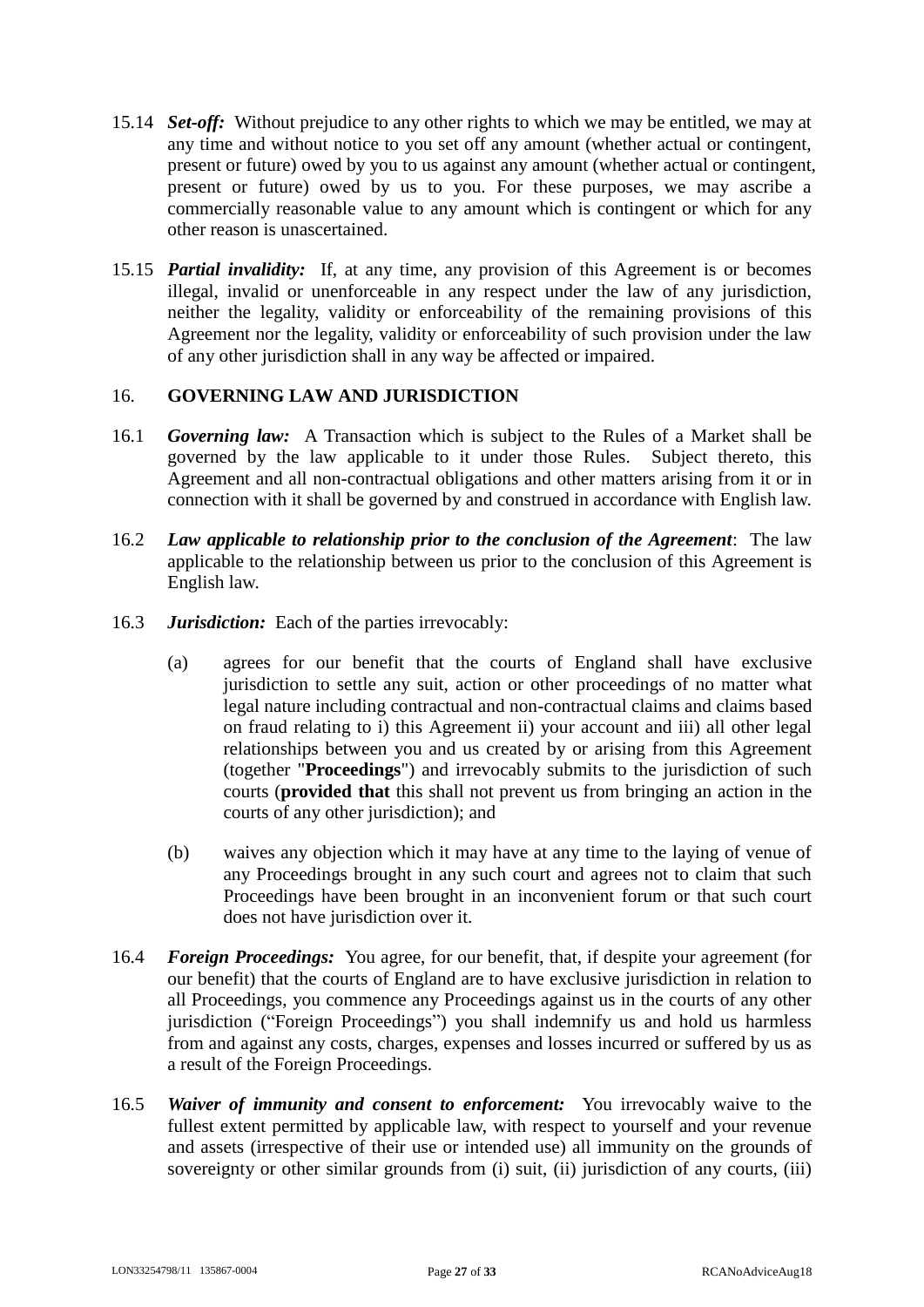relief by way of injunction, order for specific performance or for recovery of property, (iv) attachment of assets (whether before or after judgment) and (v) execution or enforcement of any judgment to which you or your revenues or assets might otherwise be entitled in any Proceedings in the courts of any jurisdiction and irrevocably agree that you will not claim any immunity in any Proceedings. You consent generally in respect of any Proceedings to the giving of any relief or the issue of any process in connection with such Proceedings, including, without limitation, the making, enforcement or execution against any property whatsoever (irrespective of its use or intended use) of any order or judgment which may be made or given in such Proceedings.

16.6 *Service of process:* If you are situated outside England and Wales, process by which any Proceedings in England are begun may be served on you by being delivered to the address in England or Wales nominated by you for this purpose in the Individually Agreed Terms Schedule. This does not affect our right to serve process in another manner permitted by law.

# **MODULE L – INTERPRETATION**

### 17. **INTERPRETATION**

17.1 *Interpretation:* In this Agreement:

#### "**Applicable Regulations**" means:

- (a) FCA Rules or any other rules of a relevant regulatory authority;
- (b) the Rules of the relevant Market; and
- (c) all other applicable laws, rules, procedures, guidance, codes, standards and regulations (including, without limitation, accounting rules and anti-money laundering/sanctions legislation)

"**Associate**" means an undertaking in the same group as us, a representative whom we or an undertaking in the same group as us appoint, or any other person with whom we have a relationship that might reasonably be expected to give rise to a community of interest between us and them;

"**Business Day**" means a day which is not a Saturday or a Sunday and upon which banks are open for business in London;

"**Client Money Rules**" means CASS 7 of the FCA's Client Assets Sourcebook setting out the client money rules;

"**Commercial Settlement System**" means a system commercially available to firms that are members or participants, a purpose of which is to facilitate the settlement of transactions using money and/or assets held on one or more settlement accounts;

"**Credit Support Provider**" means any person who has entered into any guarantee, hypothecation, agreement, margin or security agreement in our favour in respect of your obligations under this Agreement;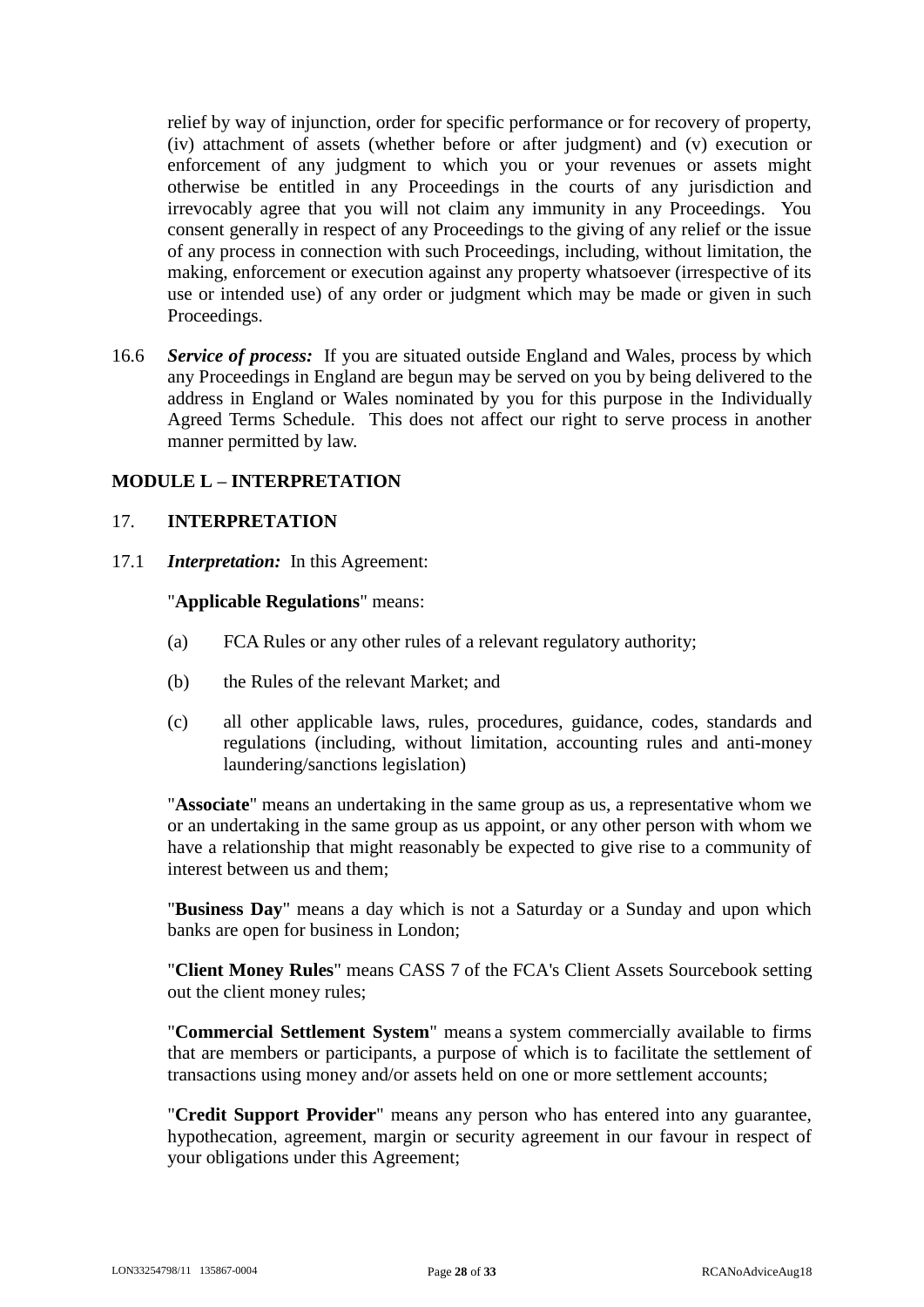"**Custody Rules**" means CASS 6 of the FCA's Client Assets Sourcebook setting out the custody rules;

"**Electronic Services**" means a service provided by us, for example an internet trading service offering clients access to information and trading facilities, via an internet service, a WAP service and/or an electronic order routing system;

"**Event of Default**" means any of the events of default as listed in paragraphs [\(a\)](#page-18-3) to [\(l\)](#page-20-1) of sub-clause [10.1](#page-18-1) of the Clause headed "Events of Default";

"**Market**" means any market listed in the Individually Agreed Terms Schedule;

"**Netting Transaction**" means a Transaction which is intended to be subject to the clause entitled "Netting" and for such purposes is identified as a "Netting Transaction" in the Individually Agreed Terms Schedule;

"**Obligations**" means obligations present or future, actual or contingent or prospective, owing or which may become owing by you to us under any Transaction or designated by us for these purposes in writing (including in the Individually Agreed Terms Schedule);

"**Rules**" means articles, rules, regulations, guidance, procedures and customs, as in force from time to time;

"**Secured Obligations**" mean all Obligations owing by you to us after the application of any rights of set-off arising under this Agreement or by operation of law;

"**System**" means all computer hardware and software, equipment, network facilities and other resources and facilities needed to enable you to use an Electronic Service;

"**Terms of Business Letter**" means our letter to you advising you of your client categorisation for the purposes of the FCA Rules based on information you have provided and agreeing to open an account for you and subject to the terms and conditions of this Agreement and include any amendment, addition or variation thereof as we may agree from time to time;

"**Transaction**" means any transaction subject to this Agreement, and includes:

- <span id="page-28-0"></span>(i) a contract made on a Market or pursuant to the Rules of a Market;
- <span id="page-28-1"></span>(ii) contract which is subject to the Rules of a Market;
- <span id="page-28-2"></span>(iii) a contract which would (but for its term to maturity only) be a contract made on, or subject to the Rules of a Market and which, at the appropriate time, is to be submitted for clearing as a contract made on, or subject to the Rules of a Market;

in any of cases [\(i\),](#page-28-0) [\(ii\)](#page-28-1) and [\(iii\)](#page-28-2) being a future, option, contract for differences, spot or forward contract of any kind in relation to any commodity, metal, financial instrument (including any security), currency, interest rate, index or any combination thereof;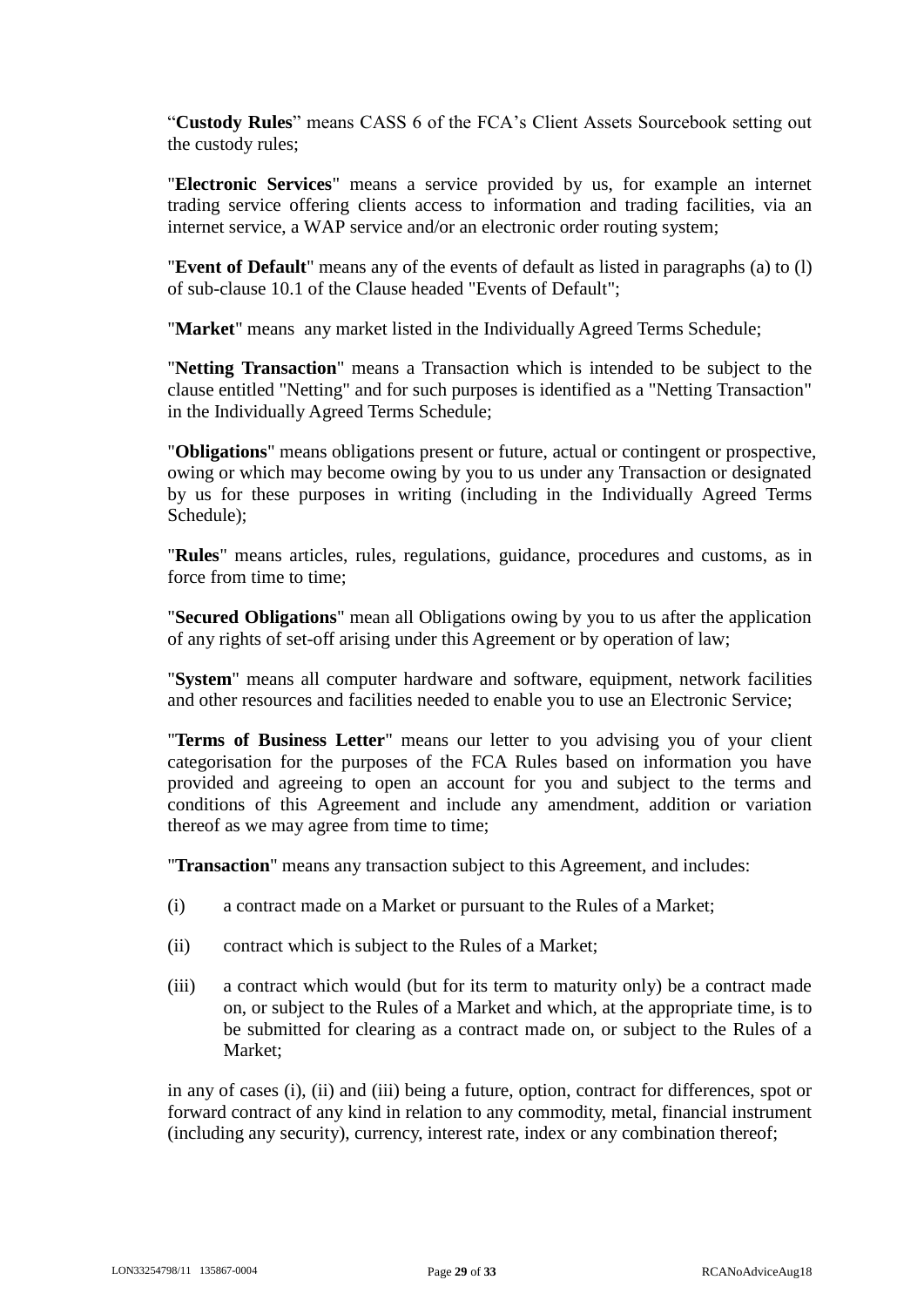- (iv) a transaction which is matched with any transaction within paragraph [\(i\),](#page-28-0) [\(ii\)](#page-28-1) or [\(iii\)](#page-28-2) of this definition; or
- <span id="page-29-0"></span>(v) any other transaction which we both agree, in any specific Module, the Individually Agreed Terms Schedule or otherwise, shall be a Transaction.
- 17.2 *General interpretation:* A reference in this Agreement to a "clause" or "Schedule" shall be construed as a reference to, respectively, a clause or Schedule of this Agreement, unless the context requires otherwise. References in this Agreement to any statute or statutory instrument or Applicable Regulations include any modification, amendment, extension or re-enactment thereof, as in force from time to time. A reference in this Agreement to "document" shall be construed to include any electronic document. The masculine includes the feminine and the neuter and the singular includes the plural and vice versa as the context admits or requires. Words and phrases defined in the FCA's Rules have the same meaning in this Agreement unless expressly defined in this Agreement.
- 17.3 *Schedules:* The clauses contained in the attached Schedules (as amended from time to time) shall apply. We may from time to time send to you further Schedules in respect of Markets or Transactions. In the event of any conflict between the clauses of any Schedule and this Agreement, the clauses of the Schedule shall prevail. The fact that a clause is specifically included in a Schedule in respect of one Market or Transaction shall not preclude a similar clause being expressed or implied in relation to any other Market or Transaction.
- 17.4 *Headings:* Headings are for ease of reference only and do not form part of this Agreement.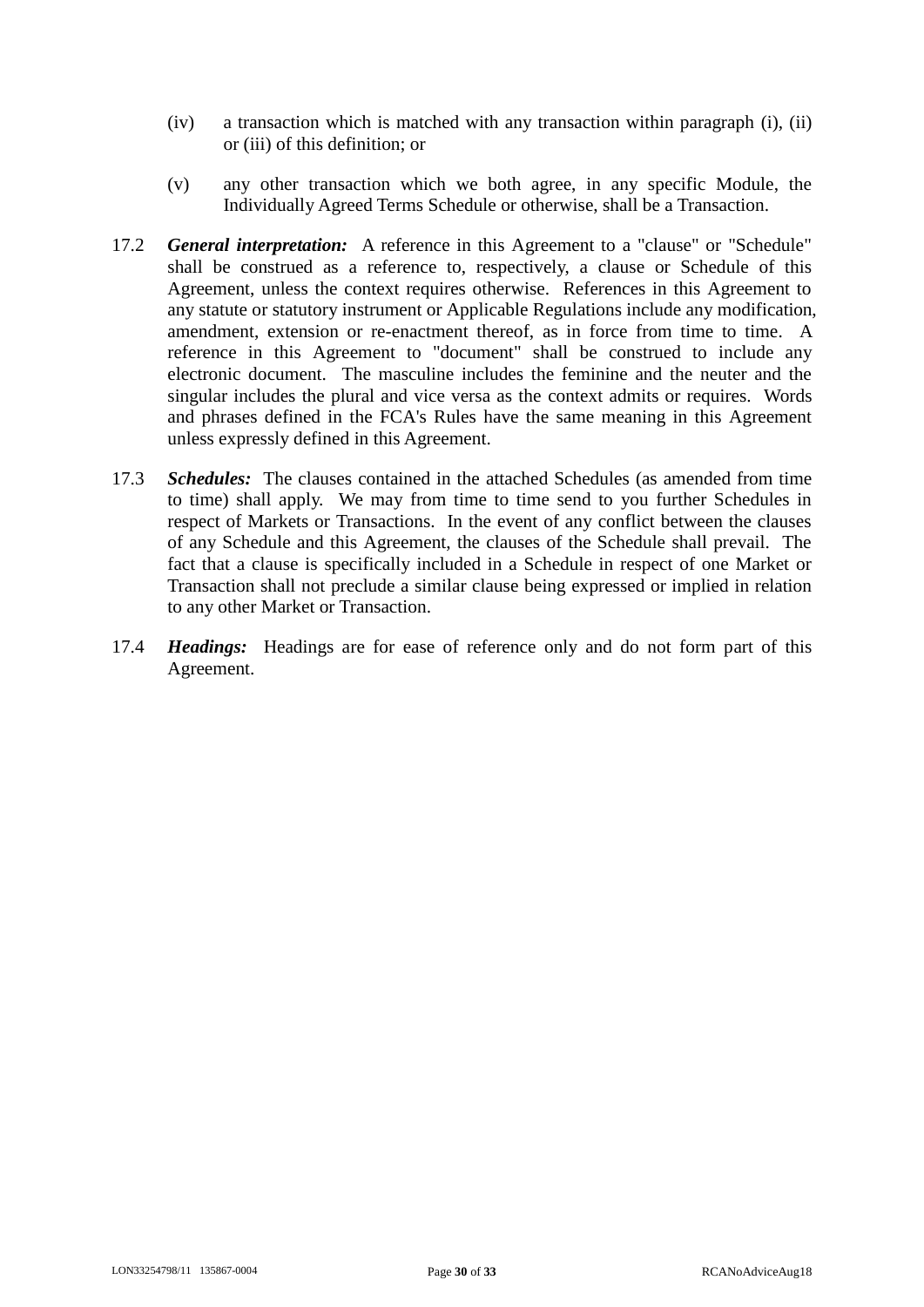# **INDIVIDUALLY AGREED TERMS SCHEDULE**

- 1. Transaction
- 1.1 Each of the following shall be a Transaction for the purpose of paragraph [\(v\)](#page-29-0) of the definition of "Transaction": any futures, option, contract for difference, swap, spot or forward contract of any kind in relation to any commodity, financial instrument (including any security), currency, interest rate, index or any combination thereof not otherwise included.
- 1.2 All Transactions shall be Netting Transactions and subject to termination and liquidation under the clause headed "Netting" following an Event of Default.
- 2. Markets

Each of the following shall be a Market for the purposes of this Agreement: All Markets agreed between us from time to time. For these purposes, unless agreed between us to the contrary, a Market shall be deemed to have been agreed between us when an order is placed by you for a Transaction to be made and such order is accepted by AMTF, or a Transaction is otherwise effected between us on or subject to the rules of such Market.

3. Automatic Termination

Upon the occurrence of a Bankruptcy Default, Automatic Termination shall apply.

4. Base Currency

The Base Currency shall be Sterling (GBP).

5. Capacity

You will only contract with us in a principal capacity and you will accordingly be liable and remain liable to us on, and beneficially entitled to, each Transaction entered under this Agreement.

6. Conditions on Payment

Our obligation to make payments on your behalf under this Agreement, whether acting as principal, agent or in any other capacity, is conditional upon receipt by us, on or before the due date (or reasonably satisfactory confirmation of such receipt by our settlement agents) of all necessary cleared funds, property and/or documents due to be paid or delivered by you in accordance with this Agreement.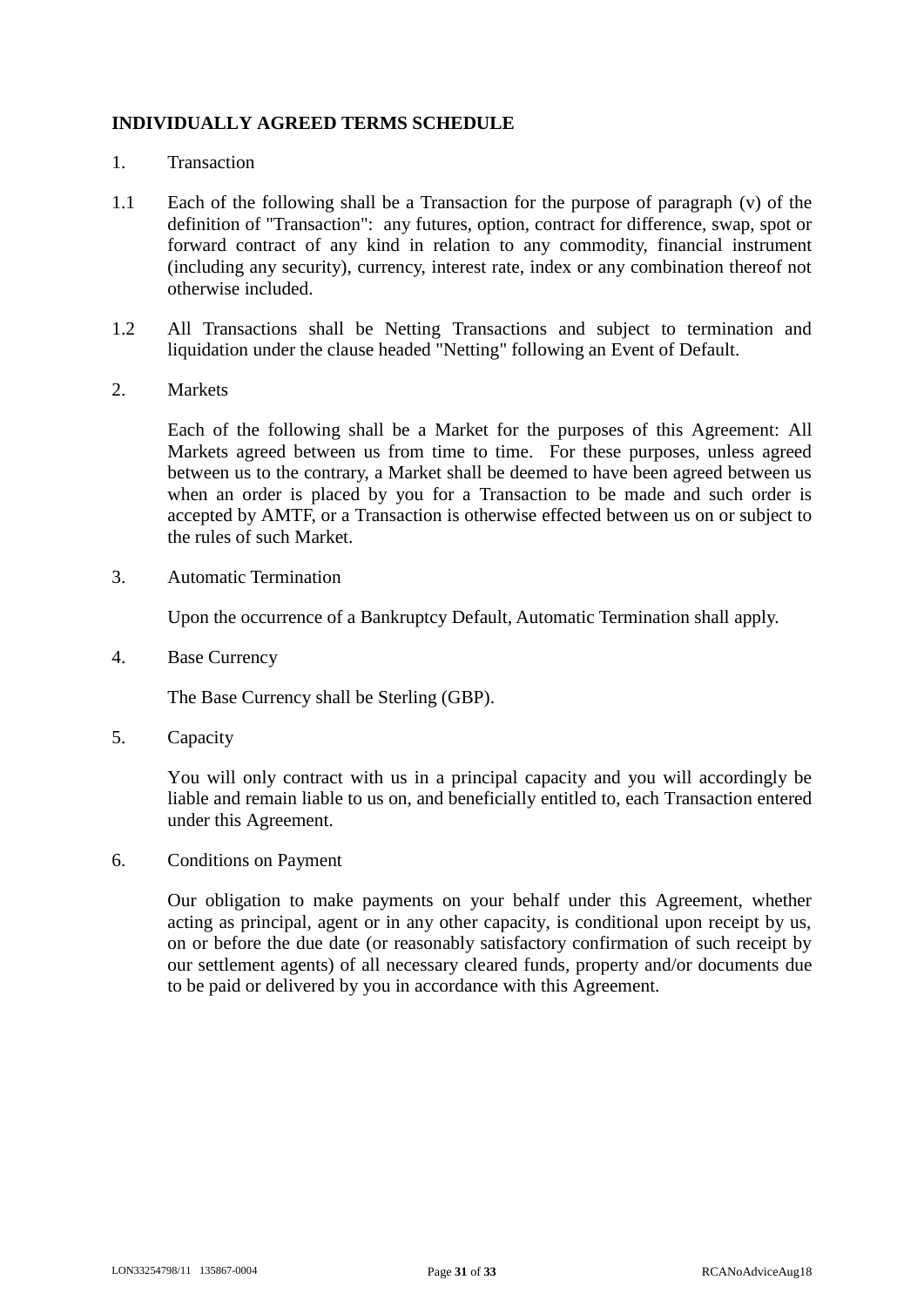7. Address for Notices and Service of Process Our respective details for notices are as follows: Name: AMT Futures Limited Address: 55 Bishopsgate, London EC2N 3AH, United Kingdom Telephone <u>N</u>o: +44 (0) 20 7626 4521 Fax No: +44 (0) 20 7283 2441 Contact Name: The Managing Director